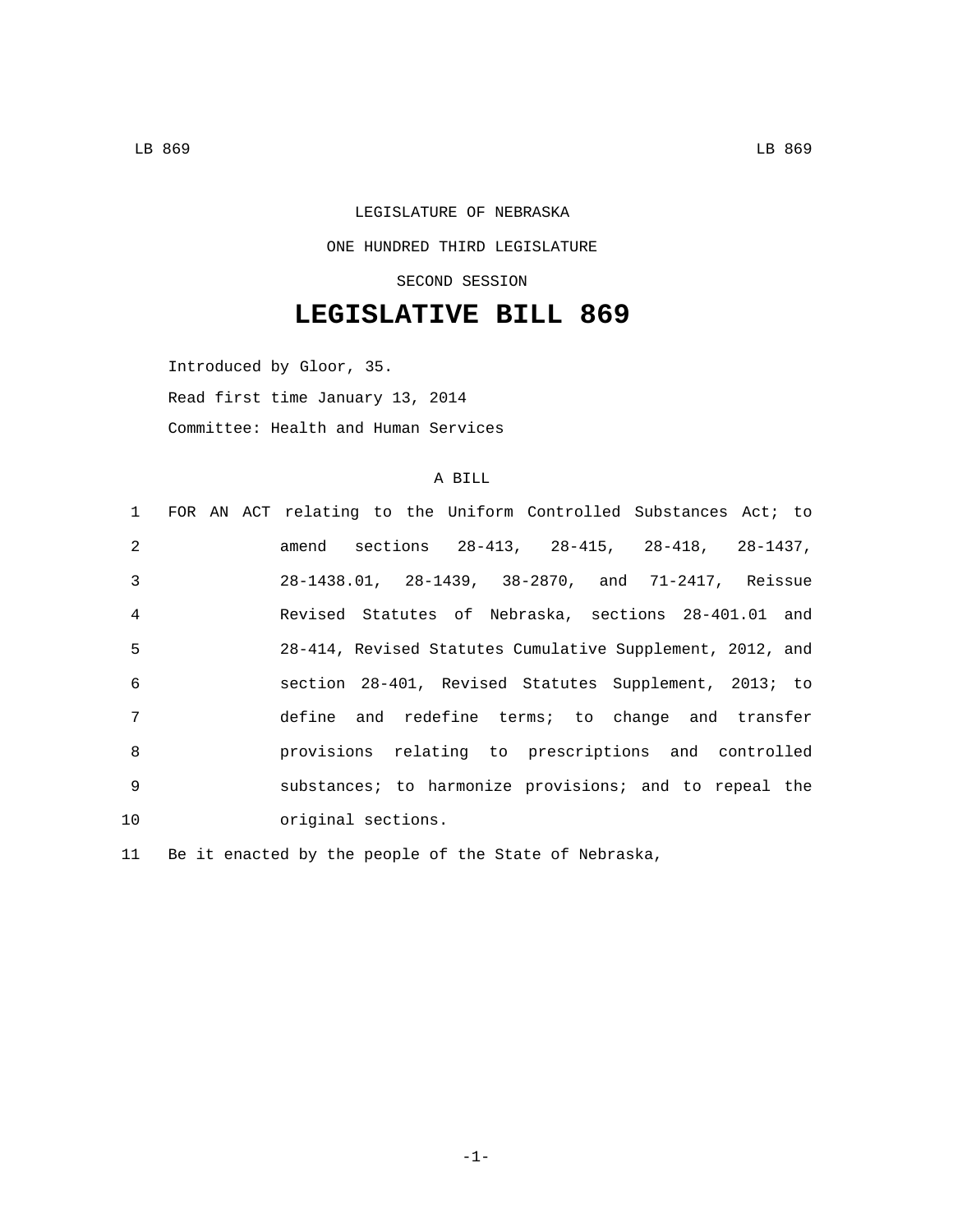1 Section 1. Section 28-401, Revised Statutes Supplement, 2 2013, is amended to read: 3 28-401 As used in the Uniform Controlled Substances Act, 4 unless the context otherwise requires: 5 (1) Administer shall mean means to directly apply a 6 controlled substance by injection, inhalation, ingestion, or any 7 other means to the body of a patient or research subject; 8 (2) Agent shall mean means an authorized person who acts 9 on behalf of or at the direction of another person but shall-does not 10 include a common or contract carrier, public warehouse keeper, or 11 employee of a carrier or warehouse keeper; 12 (3) Administration shall mean means the Drug Enforcement 13 Administration<sub> $\tau$ </sub> of the United States Department of Justice; 14 (4) Controlled substance <del>shall mean means</del> a drug, 15 biological, substance, or immediate precursor in Schedules I to V of 16 section 28-405. Controlled substance shall does not include distilled 17 spirits, wine, malt beverages, tobacco, or any nonnarcotic substance 18 if such substance may, under the Federal Food, Drug, and Cosmetic 19 Act, 21 U.S.C. 301 et seq., as such act existed on January 1, 2009, 20 2014, and the law of this state, be lawfully sold over the counter 21 without a prescription; 22 (5) Counterfeit substance shall mean means a controlled

23 substance which, or the container or labeling of which, without 24 authorization, bears the trademark, trade name, or other identifying 25 mark, imprint, number, or device, or any likeness thereof, of a

LB 869 LB 869

-2-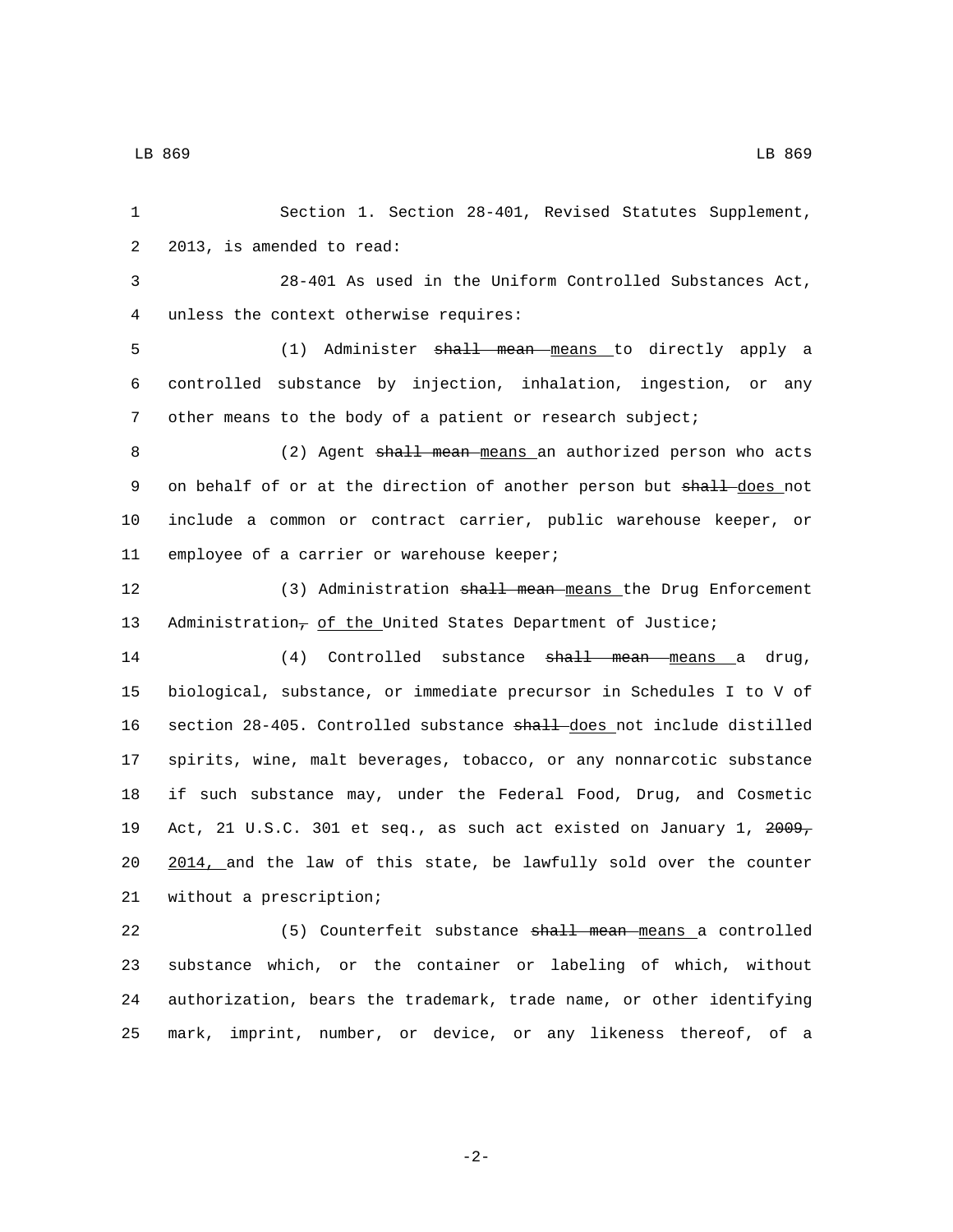LB 869 LB 869

 manufacturer, distributor, or dispenser other than the person or persons who in fact manufactured, distributed, or dispensed such substance and which thereby falsely purports or is represented to be the product of, or to have been distributed by, such other 5 manufacturer, distributor, or dispenser;

 (6) Department shall mean means the Department of Health 7 and Human Services;

 (7) Division of Drug Control shall mean means the personnel of the Nebraska State Patrol who are assigned to enforce 10 the Uniform Controlled Substances Act;

 (8) Dispense shall mean means to deliver a controlled substance to an ultimate user or a research subject pursuant to a medical order issued by a practitioner authorized to prescribe, including the packaging, labeling, or compounding necessary to prepare the controlled substance for such delivery;

 (9) Distribute shall mean means to deliver other than by administering or dispensing a controlled substance;

18 (10) Prescribe shall mean means to issue a medical order; 19 (11) Drug shall mean means (a) articles recognized in the official United States Pharmacopoeia, official Homeopathic Pharmacopoeia of the United States, official National Formulary, or any supplement to any of them, (b) substances intended for use in the diagnosis, cure, mitigation, treatment, or prevention of disease in human beings or animals, and (c) substances intended for use as a component of any article specified in subdivision (a) or (b) of this

-3-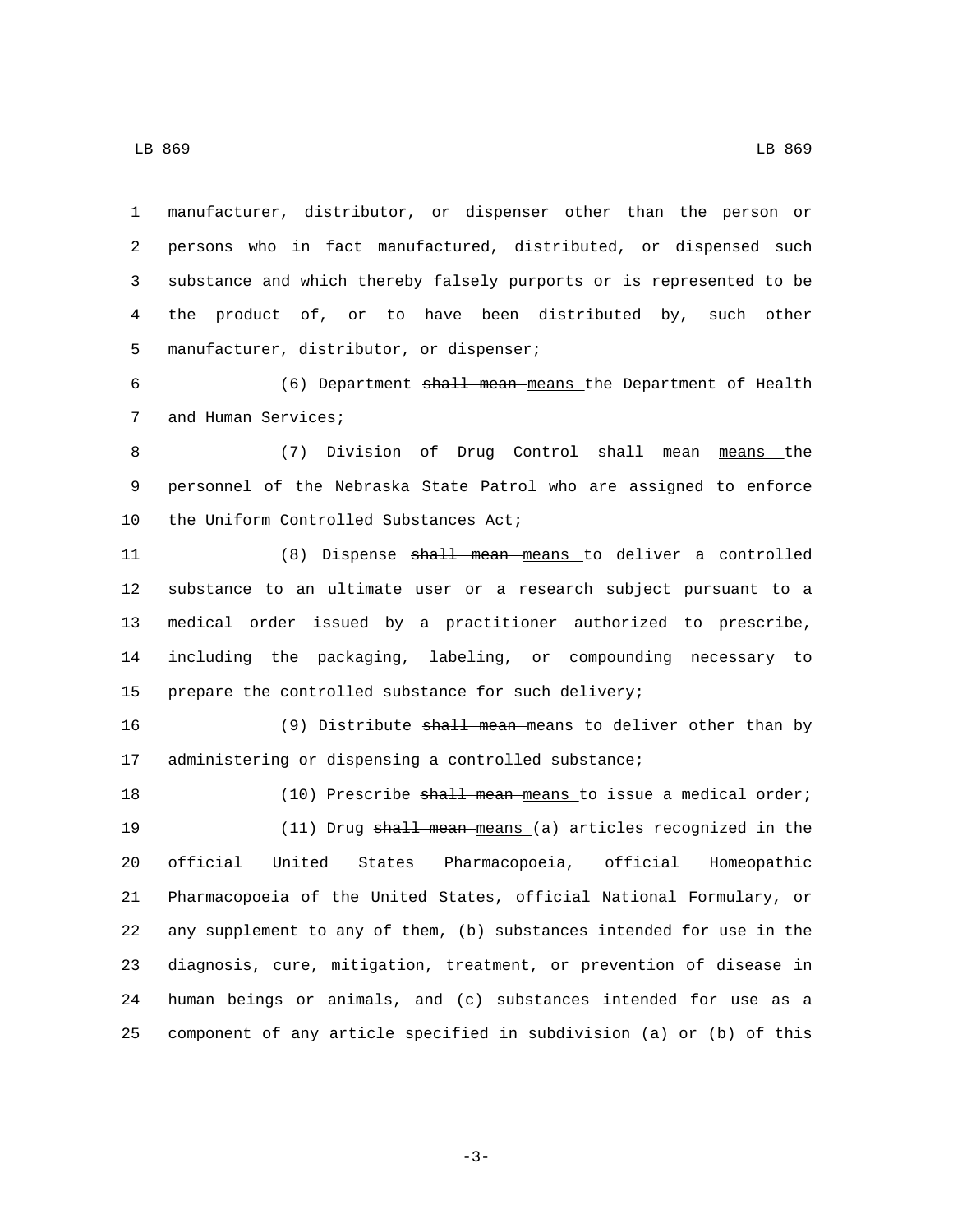1 subdivision, but shall does not include devices or their components, 2 parts, or accessories;

 (12) Deliver or delivery shall mean means the actual, constructive, or attempted transfer from one person to another of a controlled substance, whether or not there is an agency relationship;

 (13) Marijuana shall mean means all parts of the plant of the genus cannabis, whether growing or not, the seeds thereof, and every compound, manufacture, salt, derivative, mixture, or 9 preparation of such plant or its seeds, but shall does not include the mature stalks of such plant, hashish, tetrahydrocannabinols extracted or isolated from the plant, fiber produced from such stalks, oil or cake made from the seeds of such plant, any other compound, manufacture, salt, derivative, mixture, or preparation of such mature stalks, or the sterilized seed of such plant which is incapable of germination. When the weight of marijuana is referred to 16 in the Uniform Controlled Substances Act, it shall mean means its weight at or about the time it is seized or otherwise comes into the possession of law enforcement authorities, whether cured or uncured 19 at that time;

20 (14) Manufacture shall mean means the production, preparation, propagation, conversion, or processing of a controlled substance, either directly or indirectly, by extraction from substances of natural origin, independently by means of chemical synthesis, or by a combination of extraction and chemical synthesis, 25 and shall include includes any packaging or repackaging of the

-4-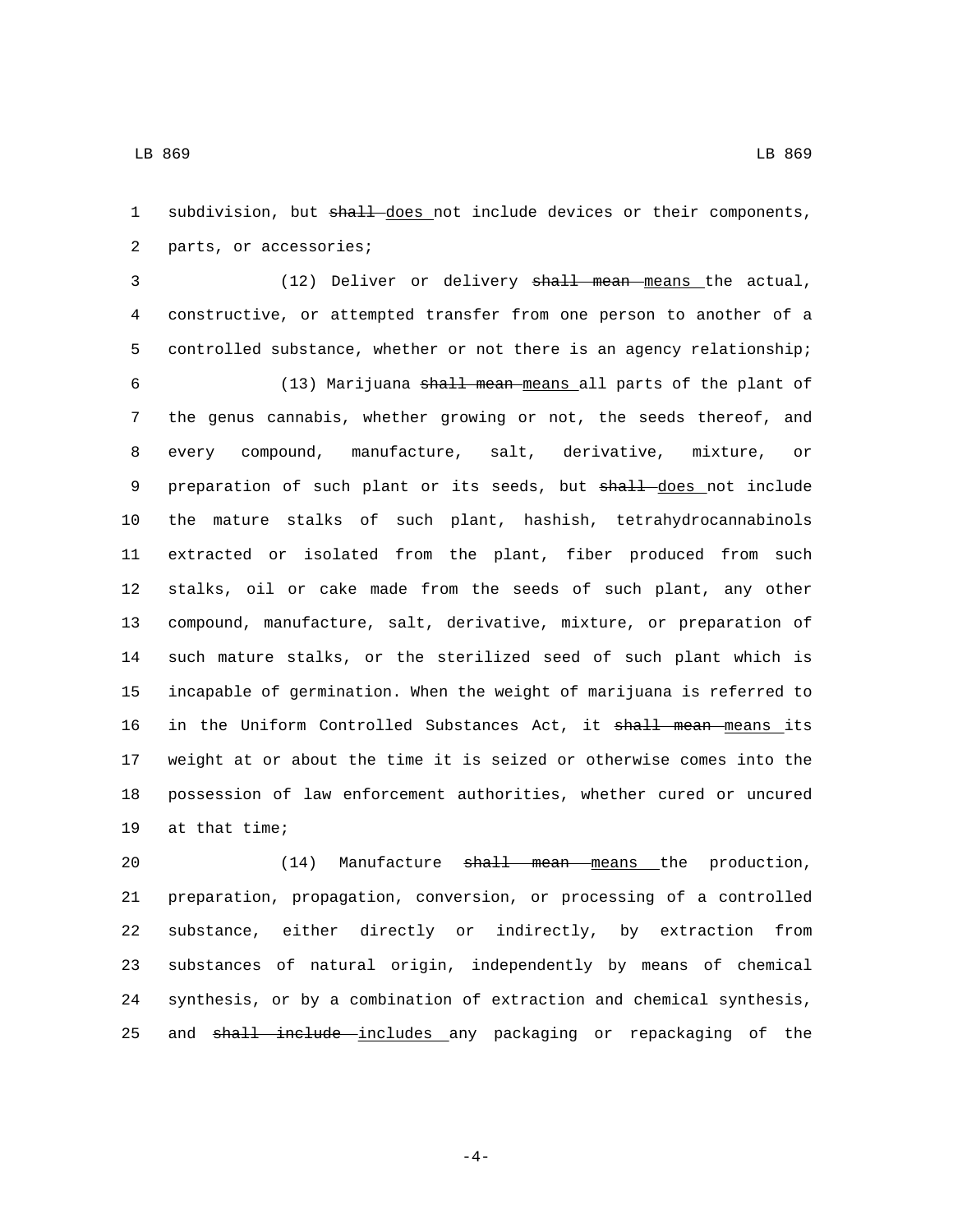substance or labeling or relabeling of its container. Manufacture 2 shall does not include the preparation or compounding of a controlled substance by an individual for his or her own use, except for the preparation or compounding of components or ingredients used for or intended to be used for the manufacture of methamphetamine, or the preparation, compounding, conversion, packaging, or labeling of a controlled substance: (a) By a practitioner as an incident to his or her prescribing, administering, or dispensing of a controlled substance in the course of his or her professional practice; or (b)

 by a practitioner, or by his or her authorized agent under his or her supervision, for the purpose of, or as an incident to, research, 12 teaching, or chemical analysis and not for sale;

13 (15) Narcotic drug shall mean means any of the following, whether produced directly or indirectly by extraction from substances of vegetable origin, independently by means of chemical synthesis, or by a combination of extraction and chemical synthesis: (a) Opium, opium poppy and poppy straw, coca leaves, and opiates; (b) a compound, manufacture, salt, derivative, or preparation of opium, coca leaves, or opiates; or (c) a substance and any compound, manufacture, salt, derivative, or preparation thereof which is chemically equivalent to or identical with any of the substances referred to in subdivisions (a) and (b) of this subdivision, except that the words narcotic drug as used in the Uniform Controlled 24 Substances Act shall does not include decocainized coca leaves or extracts of coca leaves, which extracts do not contain cocaine or

LB 869 LB 869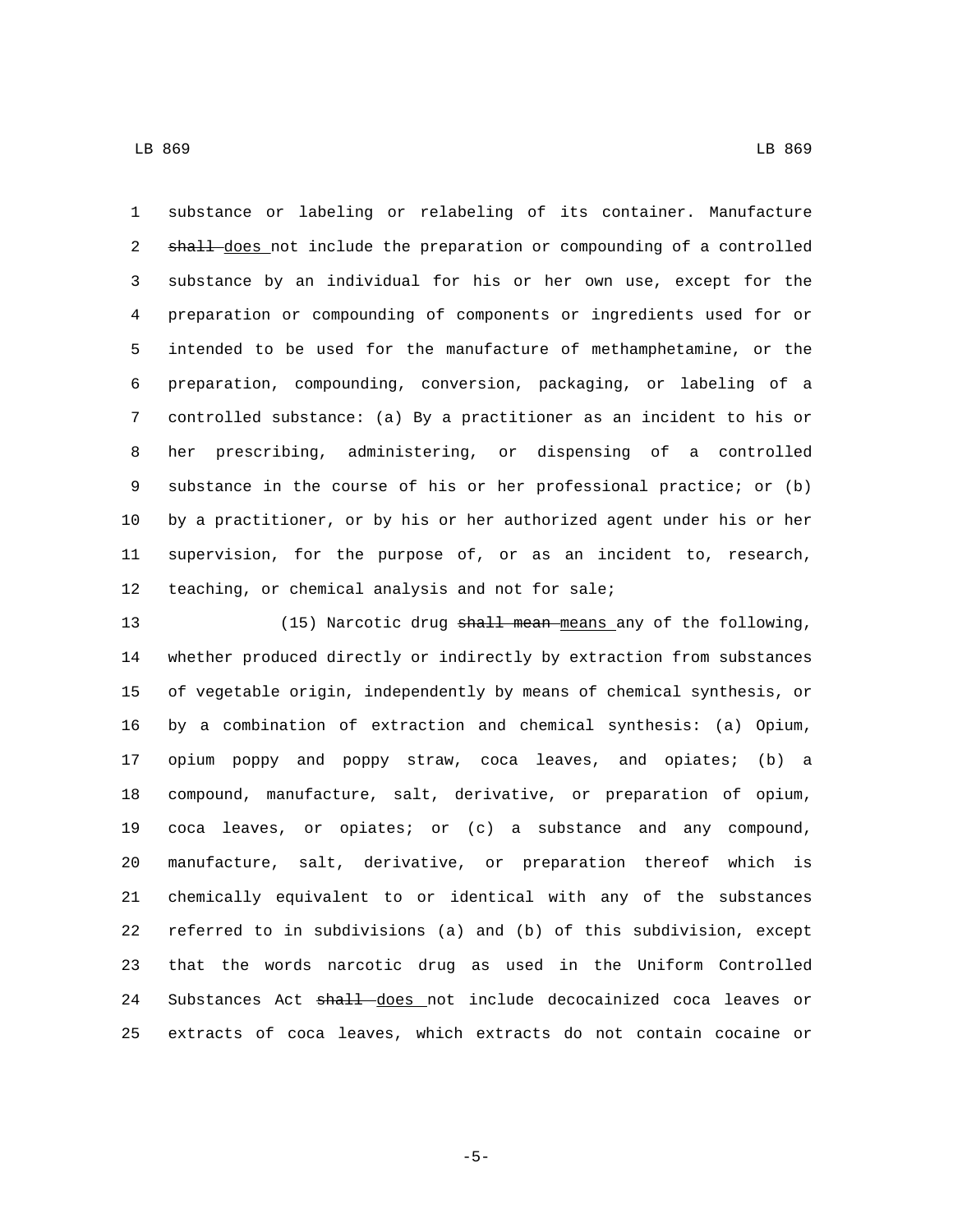LB 869 LB 869

1 ecgonine, or isoquinoline alkaloids of opium;

2 (16) Opiate shall mean means any substance having an 3 addiction-forming or addiction-sustaining liability similar to 4 morphine or being capable of conversion into a drug having such 5 addiction-forming or addiction-sustaining liability. Opiate shall 6 does not include the dextrorotatory isomer of 3-methoxy-n 7 methylmorphinan and its salts. Opiate shall include includes its 8 racemic and levorotatory forms;

9 (17) Opium poppy shall mean means the plant of the 10 species Papaver somniferum L., except the seeds thereof;

11 (18) Poppy straw shall mean means all parts, except the 12 seeds, of the opium poppy after mowing;

13 (19) Person <del>shall mean means</del> any corporation, 14 association, partnership, limited liability company, or one or more 15 individuals;

 (20) Practitioner shall mean means a physician, a physician assistant, a dentist, a veterinarian, a pharmacist, a podiatrist, an optometrist, a certified nurse midwife, a certified registered nurse anesthetist, a nurse practitioner, a scientific investigator, a pharmacy, a hospital, or any other person licensed, registered, or otherwise permitted to distribute, dispense, prescribe, conduct research with respect to, or administer a controlled substance in the course of practice or research in this state, including an emergency medical service as defined in section  $25$   $38-1207$ ;

-6-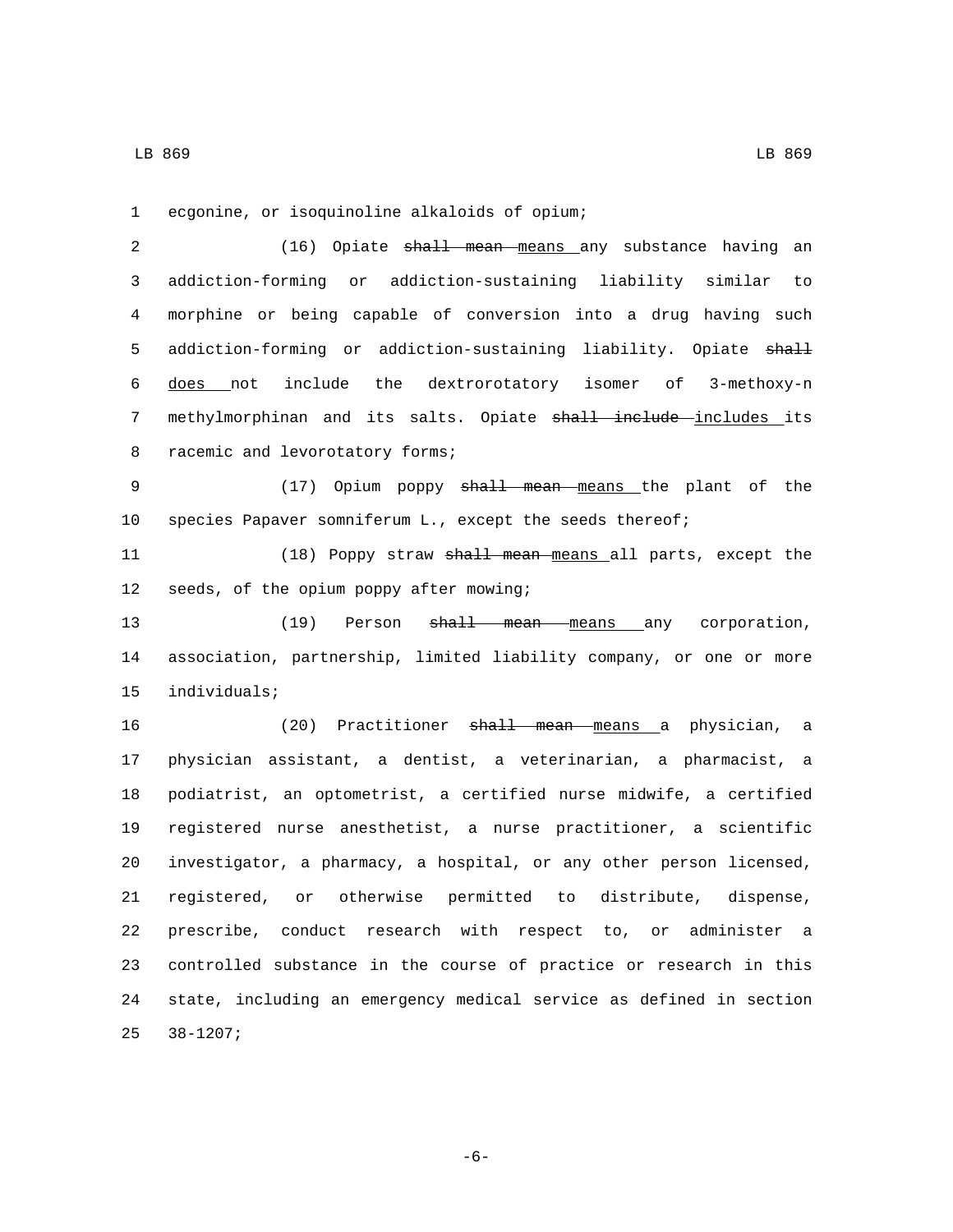1 (21) Production shall include includes the manufacture, 2 planting, cultivation, or harvesting of a controlled substance; 3 (22) Immediate precursor shall mean means a substance 4 which is the principal compound commonly used or produced primarily 5 for use and which is an immediate chemical intermediary used or 6 likely to be used in the manufacture of a controlled substance, the 7 control of which is necessary to prevent, curtail, or limit such 8 manufacture; 9 (23) State shall mean means the State of Nebraska; 10 (24) Ultimate user shall mean means a person who lawfully 11 possesses a controlled substance for his or her own use, for the use 12 of a member of his or her household, or for administration to an 13 animal owned by him or her or by a member of his or her household; 14 (25) Hospital <del>shall have has the same meaning as in</del> 15 section 71-419; 16 (26) Cooperating individual shall mean means any person, 17 other than a commissioned law enforcement officer, who acts on behalf 18 of, at the request of, or as agent for a law enforcement agency for 19 the purpose of gathering or obtaining evidence of offenses punishable 20 under the Uniform Controlled Substances Act; 21 (27) Hashish or concentrated cannabis shall mean: (a) The 22 means (a) the separated resin, whether crude or purified, obtained 23 from a plant of the genus cannabis $\div$  or (b) any material, preparation, 24 mixture, compound, or other substance which contains ten percent or 25 more by weight of tetrahydrocannabinols;

-7-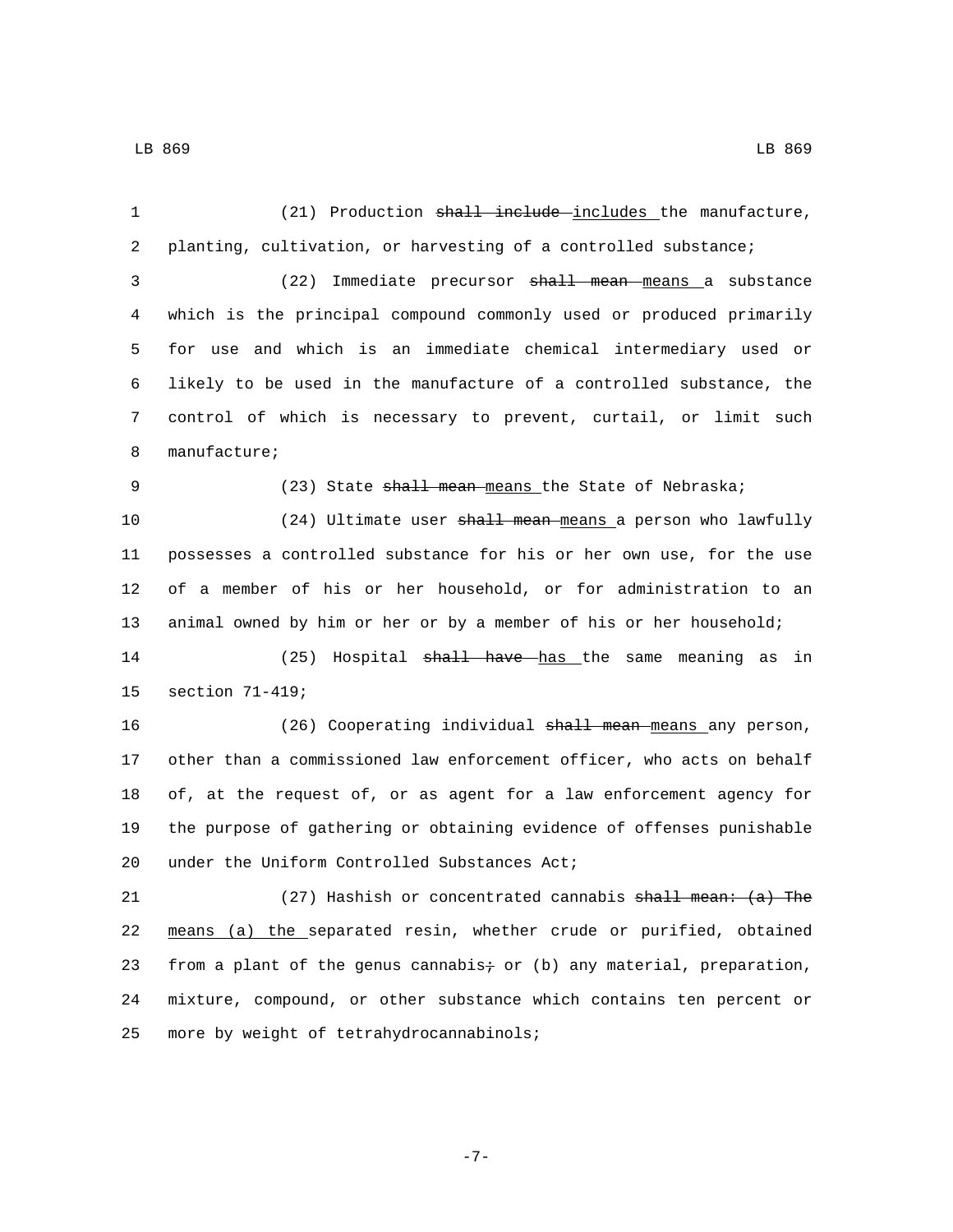LB 869 LB 869

(28) Exceptionally hazardous drug shall mean means (a) a

 narcotic drug, (b) thiophene analog of phencyclidine, (c) phencyclidine, (d) amobarbital, (e) secobarbital, (f) pentobarbital, (g) amphetamine, or (h) methamphetamine;4

5 (29) Imitation controlled substance <del>shall mean means</del> a substance which is not a controlled substance but which, by way of express or implied representations and consideration of other relevant factors including those specified in section 28-445, would lead a reasonable person to believe the substance is a controlled substance. A placebo or registered investigational drug manufactured, distributed, possessed, or delivered in the ordinary course of practice or research by a health care professional shall not be 13 deemed to be an imitation controlled substance;

14 (30)(a) Controlled substance analogue shall mean means a substance (i) the chemical structure of which is substantially similar to the chemical structure of a Schedule I or Schedule II controlled substance as provided in section 28-405 or (ii) which has a stimulant, depressant, analgesic, or hallucinogenic effect on the central nervous system that is substantially similar to or greater than the stimulant, depressant, analgesic, or hallucinogenic effect on the central nervous system of a Schedule I or Schedule II controlled substance as provided in section 28-405. A controlled substance analogue shall, to the extent intended for human consumption, be treated as a controlled substance under Schedule I of section 28-405 for purposes of the Uniform Controlled Substances Act;

-8-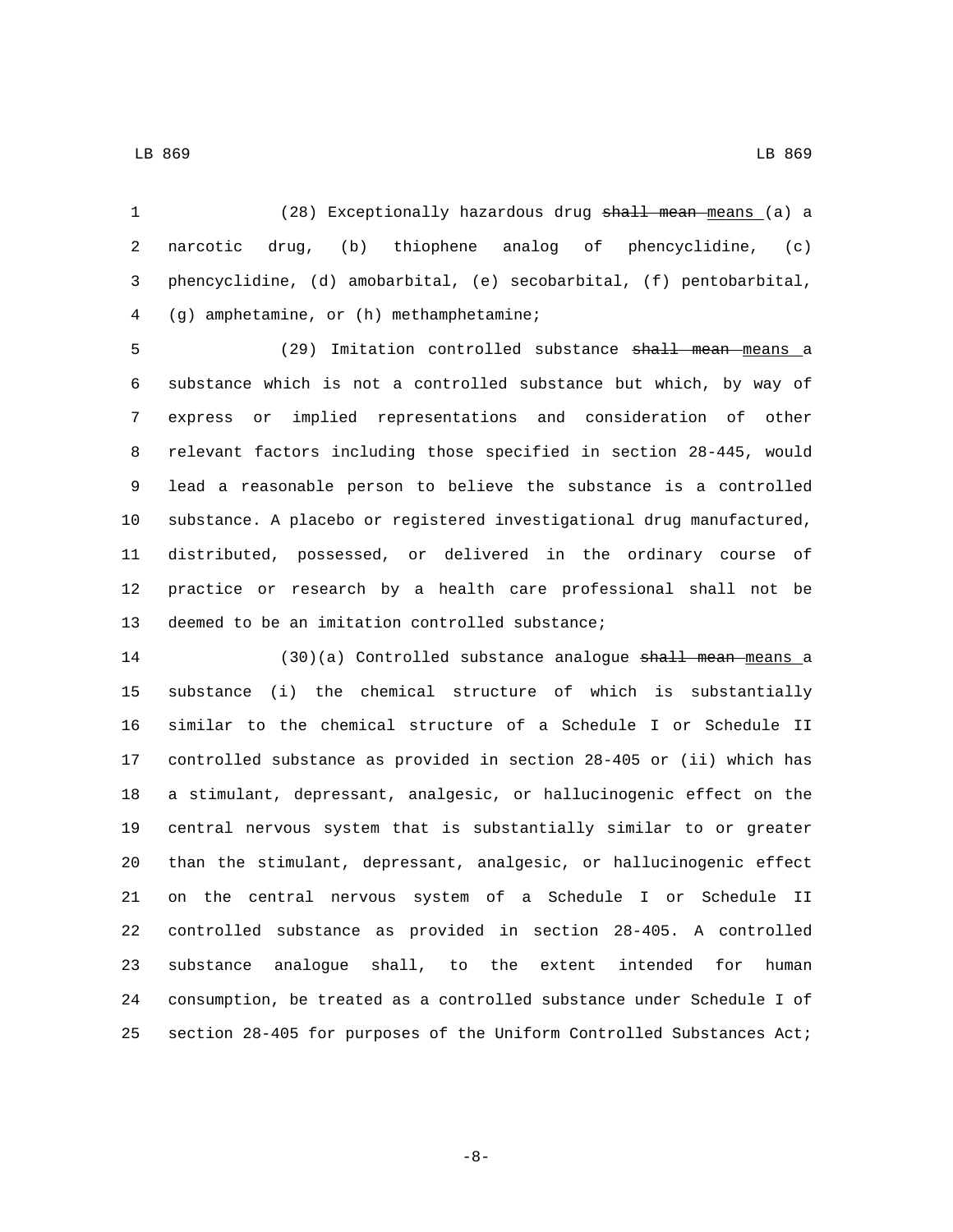1 and

2 (b) Controlled substance analogue shall does not include (i) a controlled substance, (ii) any substance generally recognized as safe and effective within the meaning of the Federal Food, Drug, and Cosmetic Act, 21 U.S.C. 301 et seq., as such act existed on January 1, 2009, 2014, (iii) any substance for which there is an approved new drug application, or (iv) with respect to a particular person, any substance if an exemption is in effect for investigational use for that person, under section 505 of the Federal Food, Drug, and Cosmetic Act, 21 U.S.C. 355, as such section existed 11 on January 1, 2009, 2014, to the extent conduct with respect to such 12 substance is pursuant to such exemption;

13 (31) Anabolic steroid shall mean means any drug or hormonal substance, chemically and pharmacologically related to testosterone (other than estrogens, progestins, and corticosteroids), that promotes muscle growth and includes any controlled substance in 17 Schedule III(d) of section 28-405. Anabolic steroid shall does not include any anabolic steroid which is expressly intended for administration through implants to cattle or other nonhuman species and has been approved by the Secretary of Health and Human Services for such administration, but if any person prescribes, dispenses, or distributes such a steroid for human use, such person shall be considered to have prescribed, dispensed, or distributed an anabolic 24 steroid within the meaning of this subdivision;

25 (32) Chart order shall mean means an order for a

-9-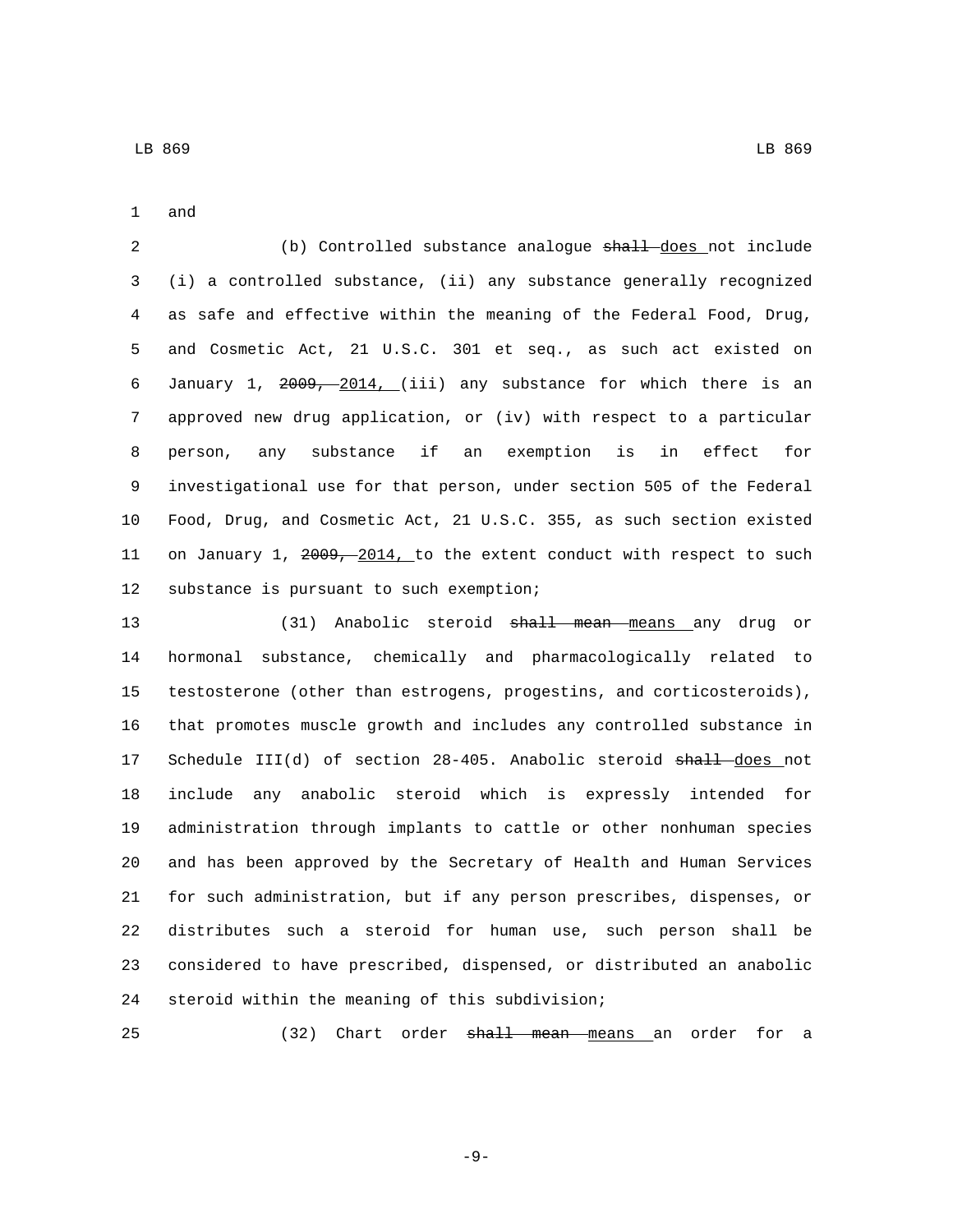LB 869 LB 869

1 controlled substance issued by a practitioner for a patient who is in 2 the hospital where the chart is stored or for a patient receiving 3 detoxification treatment or maintenance treatment pursuant to section 4 28-412. Chart order shall does not include a prescription; 5 (33) Medical order shall mean means a prescription, a 6 chart order, or an order for pharmaceutical care issued by a 7 practitioner; 8 (34) Prescription <del>shall mean means</del> an order for a 9 controlled substance issued by a practitioner. Prescription shall 10 does not include a chart order; 11 (35) Registrant shall mean means any person who has a 12 controlled substances registration issued by the state or the 13 administration; 14 (36) Reverse distributor shall mean means a person whose 15 primary function is to act as an agent for a pharmacy, wholesaler, 16 manufacturer, or other entity by receiving, inventorying, and 17 managing the disposition of outdated, expired, or otherwise 18 nonsaleable controlled substances; 19 (37) Signature shall mean means the name, word, or mark 20 of a person written in his or her own hand with the intent to 21 authenticate a writing or other form of communication or a digital 22 signature which complies with section 86-611 or an electronic 23 signature;

24 (38) Facsimile shall mean means a copy generated by a 25 system that encodes a document or photograph into electrical signals,

 $-10-$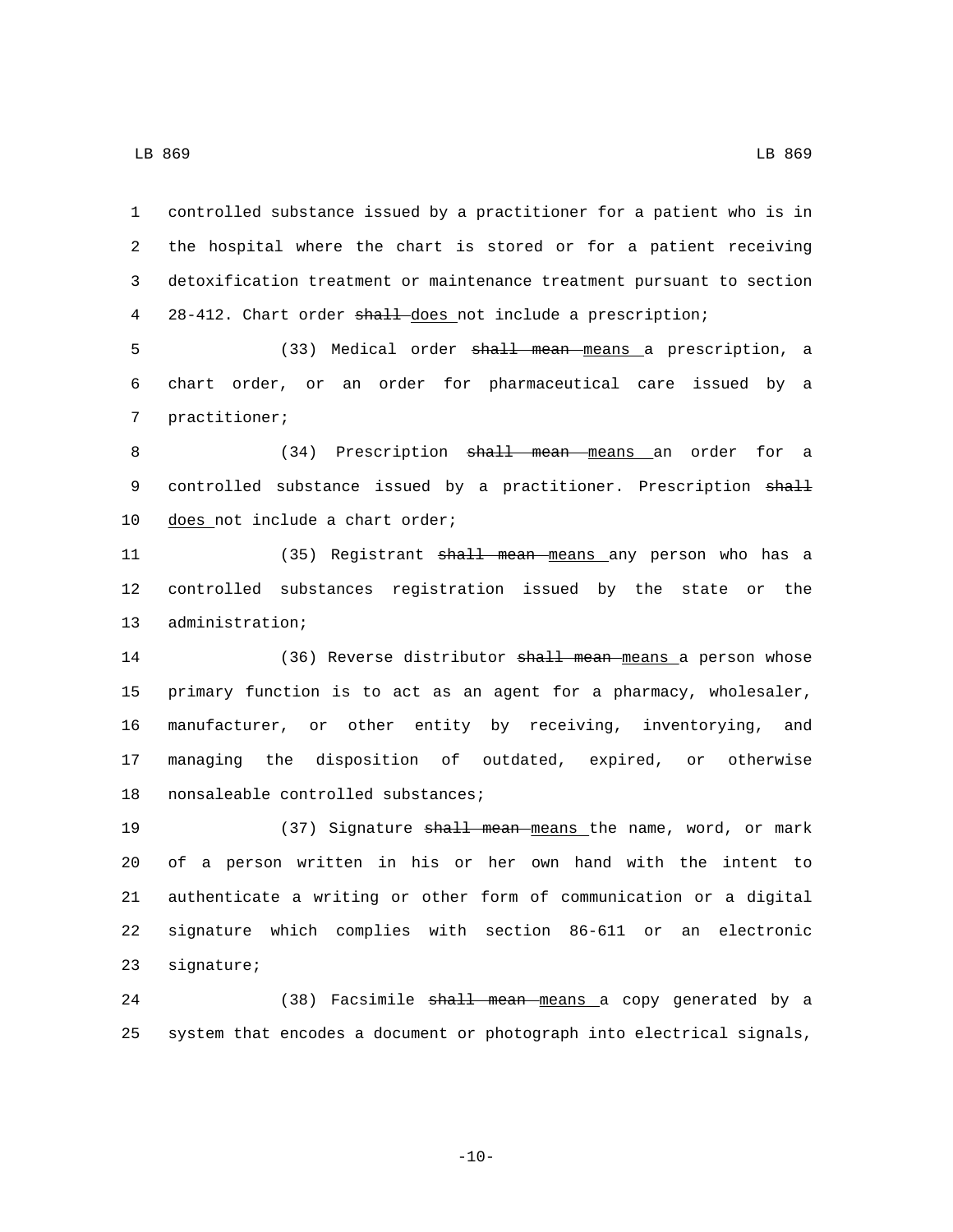1 transmits those signals over telecommunications lines, and 2 reconstructs the signals to create an exact duplicate of the original 3 document at the receiving end; 4 (39) Electronic signature shall have has the definition 5 found in section 86-621; 6 (40) Electronic transmission shall mean means 7 transmission of information in electronic form. Electronic 8 transmission may include includes computer-to-computer transmission 9 or computer-to-facsimile transmission; and

10 (41) Long-term care facility shall mean means an 11 intermediate care facility, an intermediate care facility for persons 12 with developmental disabilities, a long-term care hospital, a mental 13 health center, a nursing facility, or a skilled nursing facility, as 14 such terms are defined in the Health Care Facility Licensure Acti 15  $and -$ 

16 (42) Compounding has the same meaning as in section 38-2811.17 18 Sec. 2. Section 28-401.01, Revised Statutes Cumulative

19 Supplement, 2012, is amended to read:

20 28-401.01 Sections 28-401 to 28-456.01 and 28-458 to 21 28-462 and sections 5 to 11 of this act shall be known and may be 22 cited as the Uniform Controlled Substances Act.

23 Sec. 3. Section 28-413, Reissue Revised Statutes of 24 Nebraska, is amended to read:

25 28-413 Controlled substances listed in Schedules I and II

-11-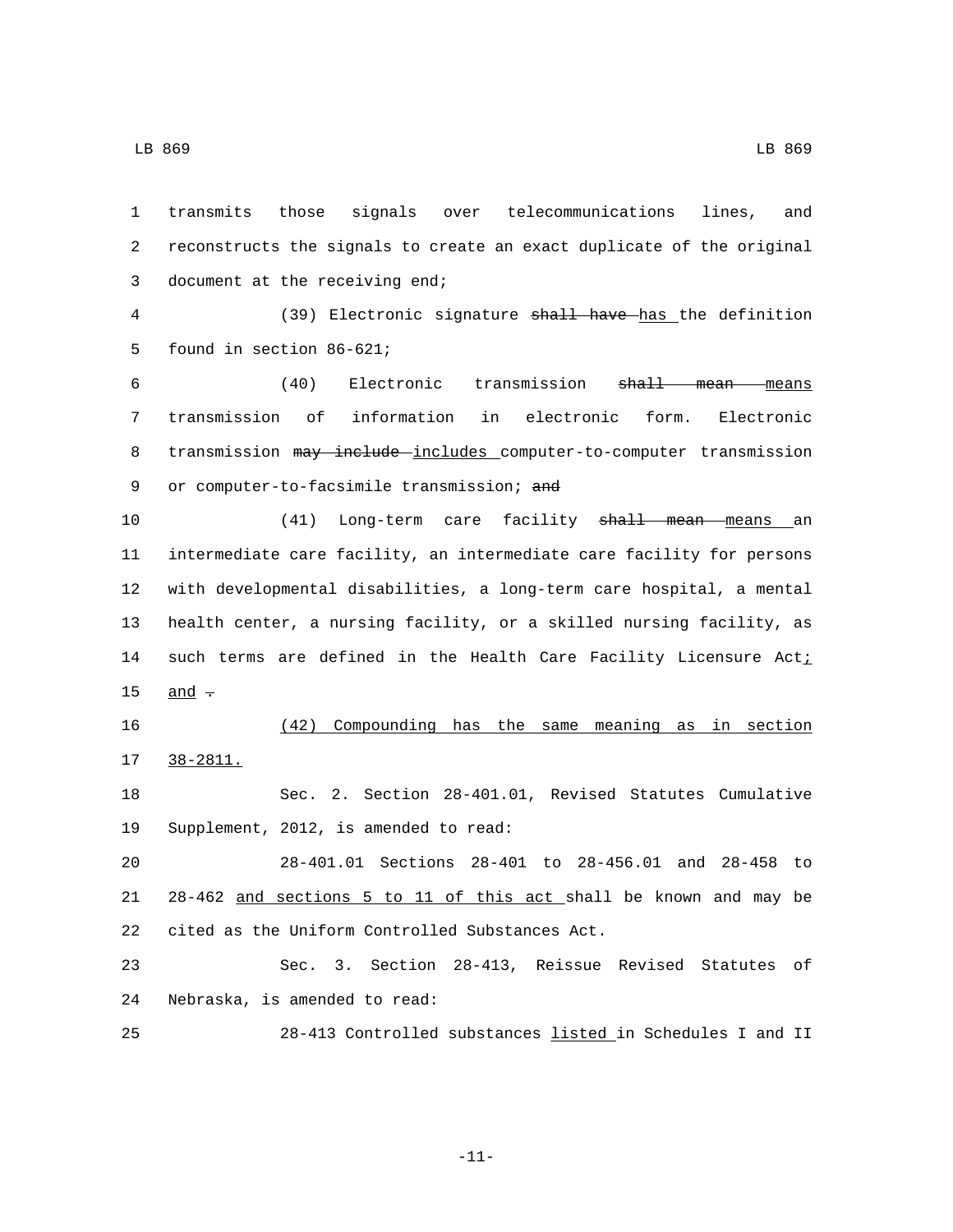of section 28-405 shall be distributed by a registrant to another 2 registrant only pursuant to an order form or the electronic controlled substance ordering system of the administration. Compliance with the provisions of the Controlled 5 Substances Act, 21 U.S.C. 801 et seq., as such act existed on May 1, 2001, January 1, 2014, respecting order forms shall be deemed 7 compliance with this section. Sec. 4. Section 28-414, Revised Statutes Cumulative 9 Supplement, 2012, is amended to read: 10 28-414 (1) $\left(\frac{a}{b}\right)$  Except as otherwise provided in this subsection section or section 28-412 or when administered directly by a practitioner to an ultimate user, a controlled substance listed in 13 Schedule II of section 28-405 shall not be dispensed without the 14 written a prescription bearing the signature of from a practitioner authorized to prescribe. No prescription for a controlled substance listed in Schedule II of section 28-405 shall be filled more than six months from the date of issuance. A prescription for a controlled substance listed in Schedule II of section 28-405 shall not be 19 refilled. (2) A prescription for controlled substances listed in Schedule II of section 28-405 must contain the following information prior to being filled by a pharmacist or dispensing practitioner: (a) Patient's name and address, (b) name of the drug, device, or biological, (c) strength of the drug or biological, (d) dosage form

25 of the drug or biological, if applicable, (e) quantity of the drug,

-12-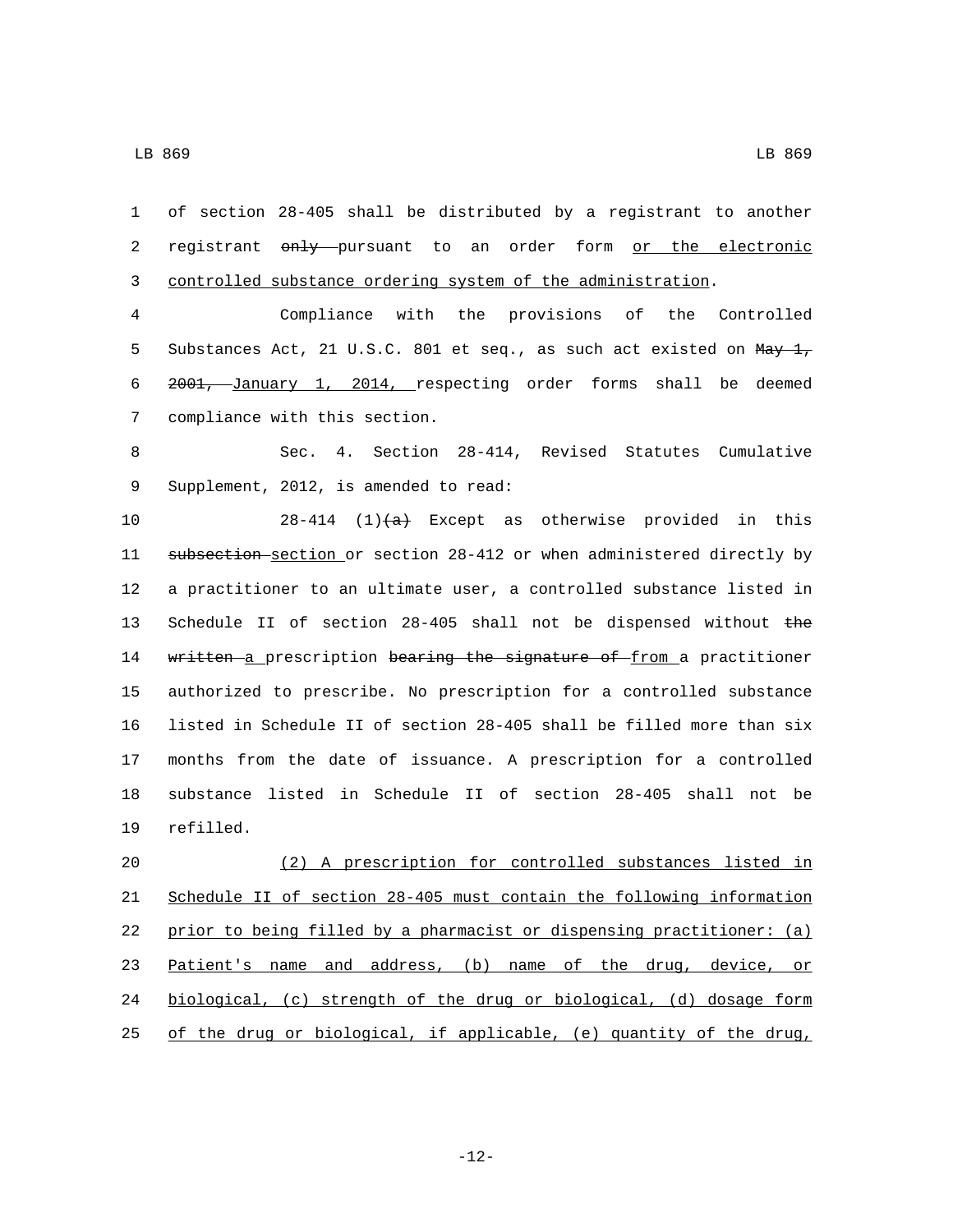device, or biological prescribed, (f) directions for use, (g) date of issuance, (h) prescribing practitioner's name and address, and (i) Drug Enforcement Administration number of the prescribing practitioner. If the prescription is a written paper prescription, the paper prescription must contain the prescribing practitioner's manual signature. If the prescription is an electronic prescription, the electronic prescription must contain all of the elements in subdivisions (a) through (i) of this subsection, must be digitally 9 signed, and must be transmitted to and received by the pharmacy electronically to meet all of the requirements of the Controlled Substances Act, 21 U.S.C. 801 et seq., as it existed on January 1, 2014, pertaining to electronic prescribing of controlled substances.  $(b)$   $(3)$  In emergency situations as defined by rule and regulation of the department, a controlled substance listed in Schedule II of section 28-405 may be dispensed pursuant to a facsimile of a written, signed prescription bearing the word 17 "emergency" or pursuant to an oral prescription reduced to writing in 18 accordance with subdivision  $(3)(b)$  subsection  $(2)$  of this section, except for the prescribing practitioner's signature, and bearing the

word "emergency".20

## 21  $(e)$   $(e)$   $(4)(a)$  In nonemergency situations:

 (i) A controlled substance listed in Schedule II of section 28-405 may be dispensed pursuant to a facsimile of a written, 24 signed paper prescription if the original written, signed paper prescription is presented to the pharmacist for review before the

-13-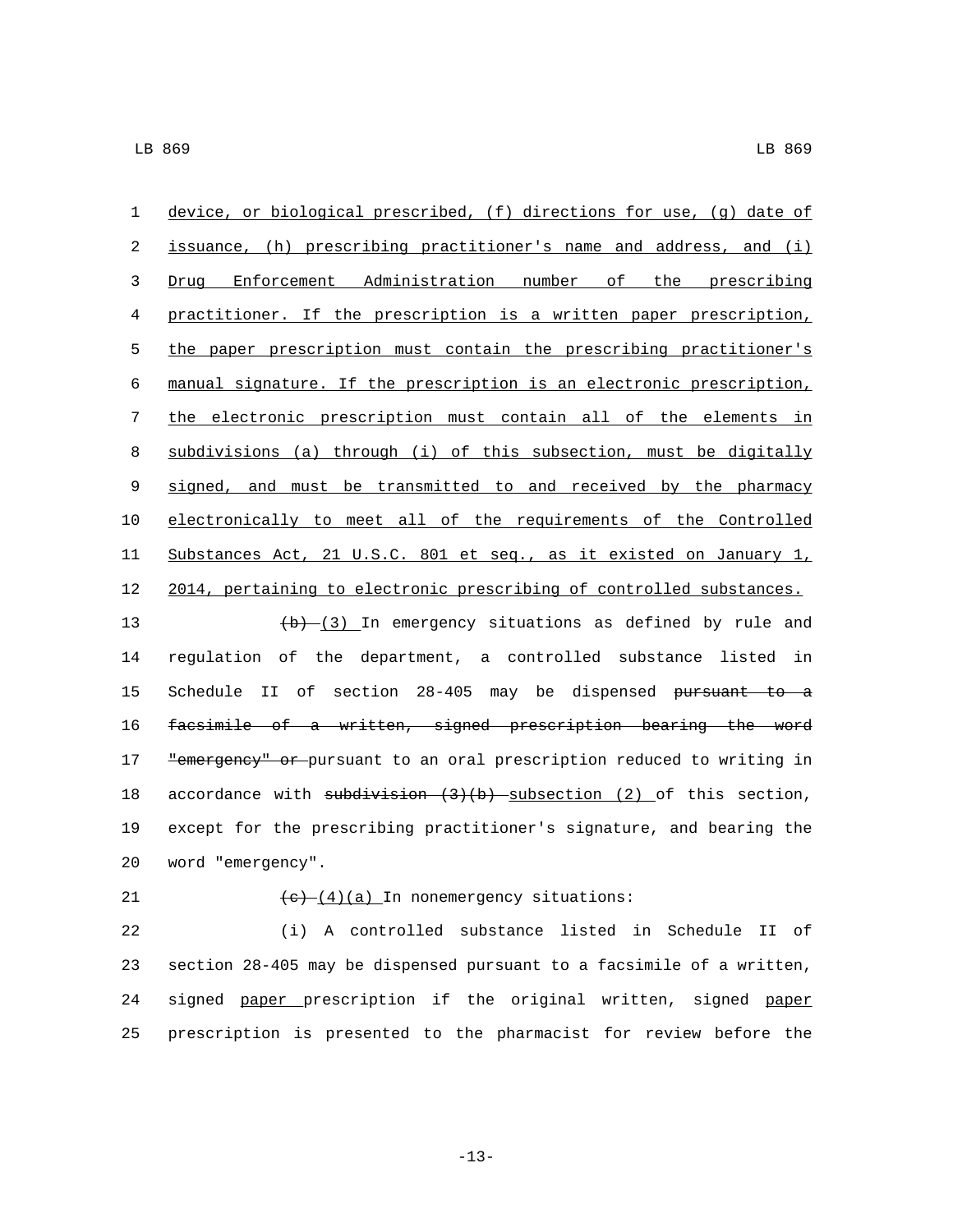1 controlled substance is dispensed, except as provided in subdivision 2  $(1)(c)(ii)$  or  $(1)(c)(iii)$  of this section;  $(a)(ii)$  or  $(iii)$  of this 3 subsection;

 (ii) A narcotic drug listed in Schedule II of section 28-405 may be dispensed pursuant to a facsimile of a written, signed paper prescription (A) to be compounded for direct parenteral administration to a patient for the purpose of home infusion therapy or (B) for administration to a patient enrolled in a hospice care 9 program and bearing the words "hospice patient"; and

 (iii) A controlled substance listed in Schedule II of section 28-405 may be dispensed pursuant to a facsimile of a written, signed paper prescription for administration to a resident of a long-13 term care facility.  $\dot{t}$  and

 $\frac{div}{iv}$  (b) For purposes of subdivisions  $\frac{1}{(i)}$  and  $\frac{1}{i}$  $(e)(iii)$  of this section,  $(a)(ii)$  and (iii) of this subsection, a facsimile of a written, signed paper prescription shall serve as the original written prescription and shall be maintained in accordance 18 with subdivision (3)(a) of this section. subsection (1) of section 7 19 of this act.

 $\left(\frac{d}{i} \right) \frac{5}{a}$  A prescription for a controlled substance listed in Schedule II of section 28-405 may be partially filled if the pharmacist does not supply the full quantity prescribed and he or she makes a notation of the quantity supplied on the face of the 24 prescription or in the electronic record. The remaining portion of the prescription may be filled within seventy-two hours of the first

-14-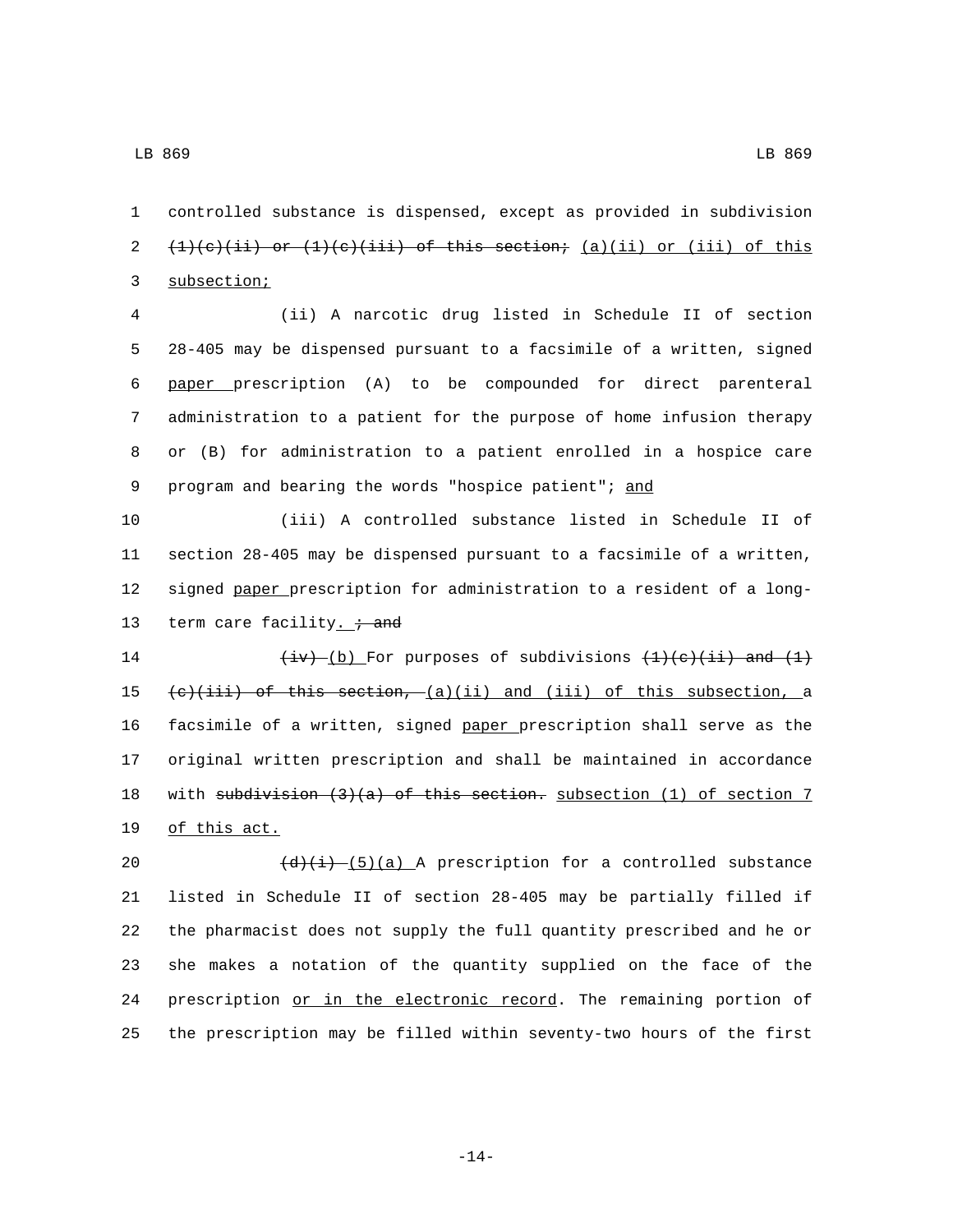partial filling. The pharmacist shall notify the prescribing practitioner if the remaining portion of the prescription is not or cannot be filled within such period. No further quantity may be supplied after such period without a new written, signed paper 5 prescription.

 $(i\textbf{i})$  (b) A prescription for a controlled substance listed in Schedule II of section 28-405 written for a patient in a long-term care facility or for a patient with a medical diagnosis documenting a terminal illness may be partially filled. Such prescription shall bear the words "terminally ill" or "long-term care facility patient" 11 on its face or in the electronic record. If there is any question whether a patient may be classified as having a terminal illness, the pharmacist shall contact the prescribing practitioner prior to partially filling the prescription. Both the pharmacist and the prescribing practitioner have a corresponding responsibility to assure that the controlled substance is for a terminally ill patient. For each partial filling, the dispensing pharmacist shall record on the back of the prescription or on another appropriate record, uniformly maintained and readily retrievable, the date of the partial filling, quantity dispensed, remaining quantity authorized to be dispensed, and the identification of the dispensing pharmacist. The total quantity of controlled substances listed in Schedule II which is dispensed in all partial fillings shall not exceed the total quantity prescribed. A prescription for a Schedule II controlled substance for a patient in a long-term care facility or a patient

-15-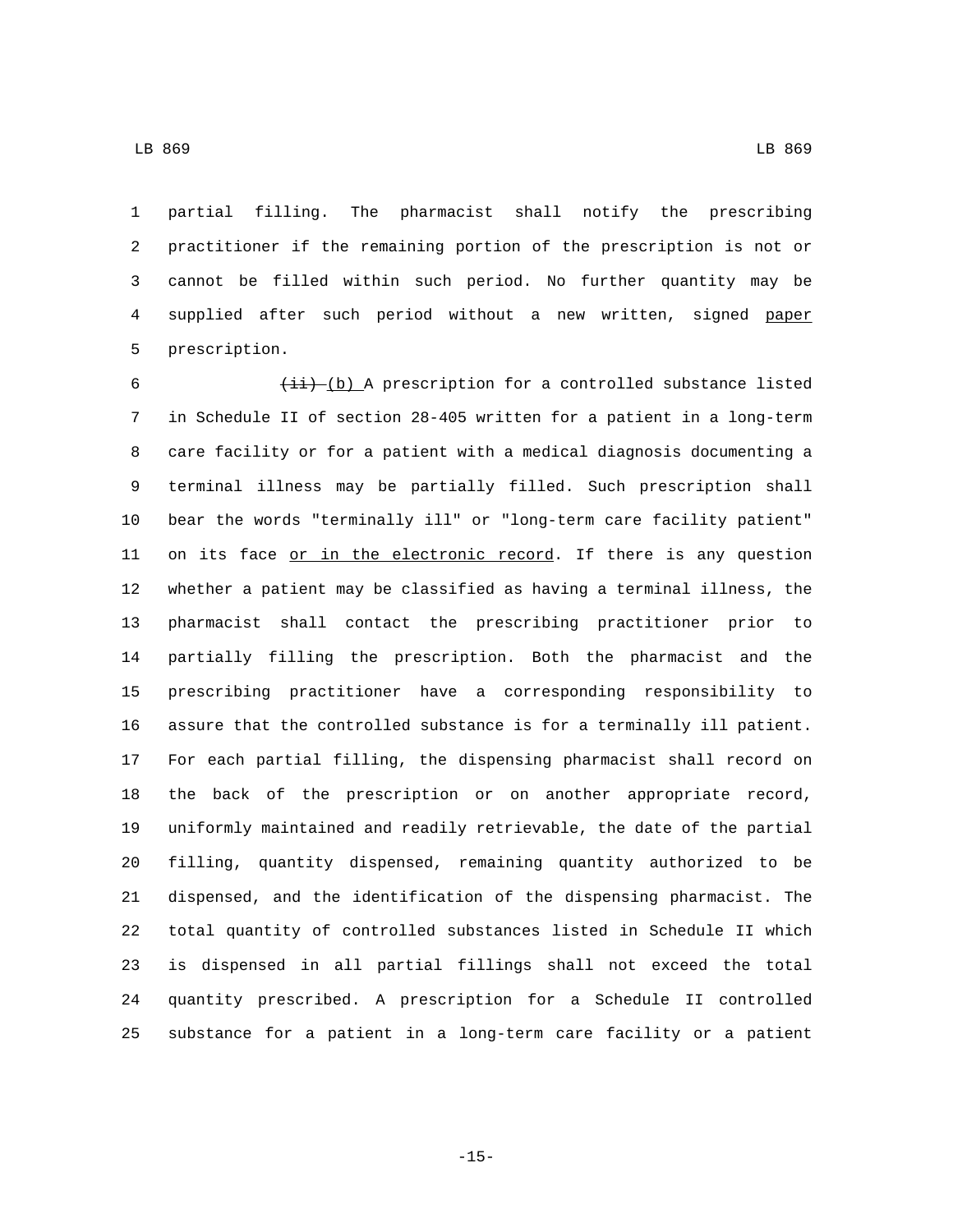with a medical diagnosis documenting a terminal illness is valid for sixty days from the date of issuance or until discontinuance of the 3 prescription, whichever occurs first.

 (2)(a) Except as otherwise provided in this subsection or when administered directly by a practitioner to an ultimate user, a controlled substance listed in Schedule III, IV, or V of section 28-405 shall not be dispensed without a written or oral medical order. Such medical order is valid for six months after the date of issuance. Authorization from a practitioner authorized to prescribe is required to refill a prescription for a controlled substance listed in Schedule III, IV, or V of section 28-405. Such prescriptions shall not be refilled more than five times within six months after the date of issuance. Original prescription information 14 for any controlled substance listed in Schedule III, IV, or V of section 28-405 may be transferred between pharmacies for purposes of 16 refill dispensing pursuant to section 38-2871.

 (b) A controlled substance listed in Schedule III, IV, or V of section 28-405 may be dispensed pursuant to a facsimile of a 19 written, signed prescription. The facsimile of a written, signed prescription shall serve as the original written prescription for purposes of this subsection and shall be maintained in accordance 22 with the provisions of subdivision  $(3)(c)$  of this section.

 (c) A prescription for a controlled substance listed in Schedule III, IV, or V of section 28-405 may be partially filled if  $(i)$  each partial filling is recorded in the same manner as a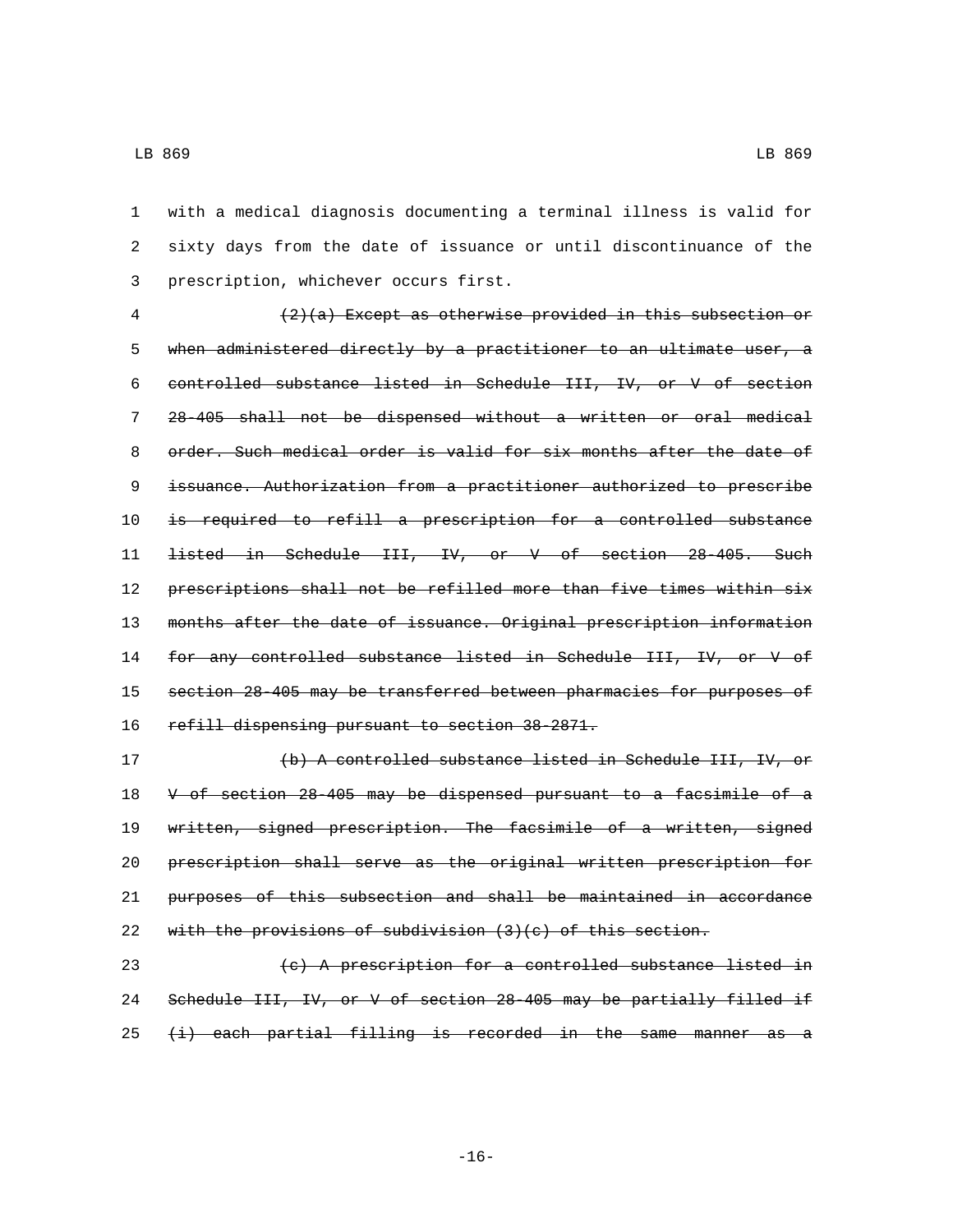refilling, (ii) the total quantity dispensed in all partial fillings does not exceed the total quantity prescribed, and (iii) each partial filling is dispensed within six months after the prescription was  $4 \quad \text{is sued.}$ 

 (3)(a) Prescriptions for all controlled substances listed in Schedule II of section 28-405 shall be kept in a separate file by the dispensing practitioner and shall be maintained for a minimum of 8 five years. The practitioner shall make all such files readily 9 available to the department and law enforcement for inspection 10 without a search warrant.

 (b) All prescriptions for controlled substances listed in Schedule II of section 28-405 shall contain the name and address of 13 the patient, the name and address of the prescribing practitioner, the Drug Enforcement Administration number of the prescribing 15 practitioner, the date of issuance, and the prescribing 16 practitioner's signature. If the prescription is for an animal, it shall also state the name and address of the owner of the animal and 18 the species of the animal.

 (c) Prescriptions for all controlled substances listed in Schedule III, IV, or V of section 28-405 shall be maintained either separately from other prescriptions or in a form in which the information required is readily retrievable from ordinary business records of the dispensing practitioner and shall be maintained for a minimum of five years. The practitioner shall make all such records readily available to the department and law enforcement for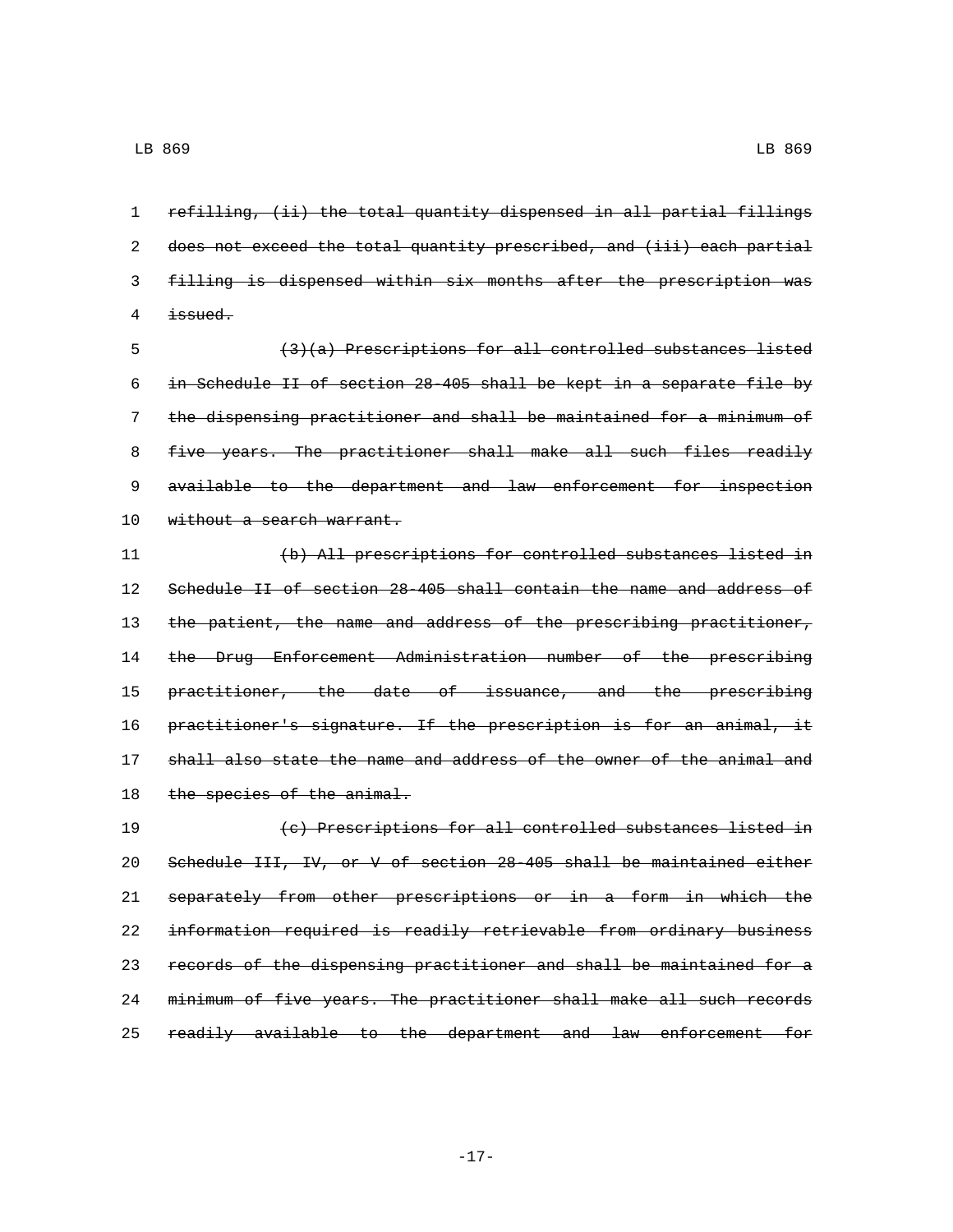| 1  | inspection without a search warrant.                                  |
|----|-----------------------------------------------------------------------|
| 2  | (d) All prescriptions for controlled substances listed in             |
| 3  | Schedule III, IV, or V of section 28-405 shall contain the name and   |
| 4  | address of the patient, the name and address of the prescribing       |
| 5  | practitioner, the Drug Enforcement Administration number of the       |
| 6  | prescribing practitioner, the date of issuance, and for written       |
| 7  | prescriptions, the prescribing practitioner's signature. If the       |
| 8  | prescription is for an animal, it shall also state the owner's name   |
| 9  | and address and species of the animal.                                |
| 10 | (e) A registrant who is the owner of a controlled                     |
| 11 | substance may transfer:                                               |
| 12 | (i) Any controlled substance listed in Schedule I or II               |
| 13 | of section 28-405 to another registrant as provided by law or by rule |
| 14 | and regulation of the department; and                                 |
| 15 | (ii) Any controlled substance listed in Schedule III, IV,             |
| 16 | or V of section 28-405 to another registrant if such owner complies   |
| 17 | with subsection $(4)$ of section 28-411.                              |
| 18 | $(f)(i)$ The owner of any stock of controlled substances              |
| 19 | may cause such controlled substances to be destroyed pursuant to this |
| 20 | subdivision when the need for such substances ceases. Complete        |
| 21 | records of controlled substances destruction pursuant to this         |
| 22 | subdivision shall be maintained by the registrant for five years from |
| 23 | the date of destruction.                                              |
| 24 | $(i)$ When the owner is a registrant:                                 |

(A) Controlled substances listed in Schedule II, III, IV,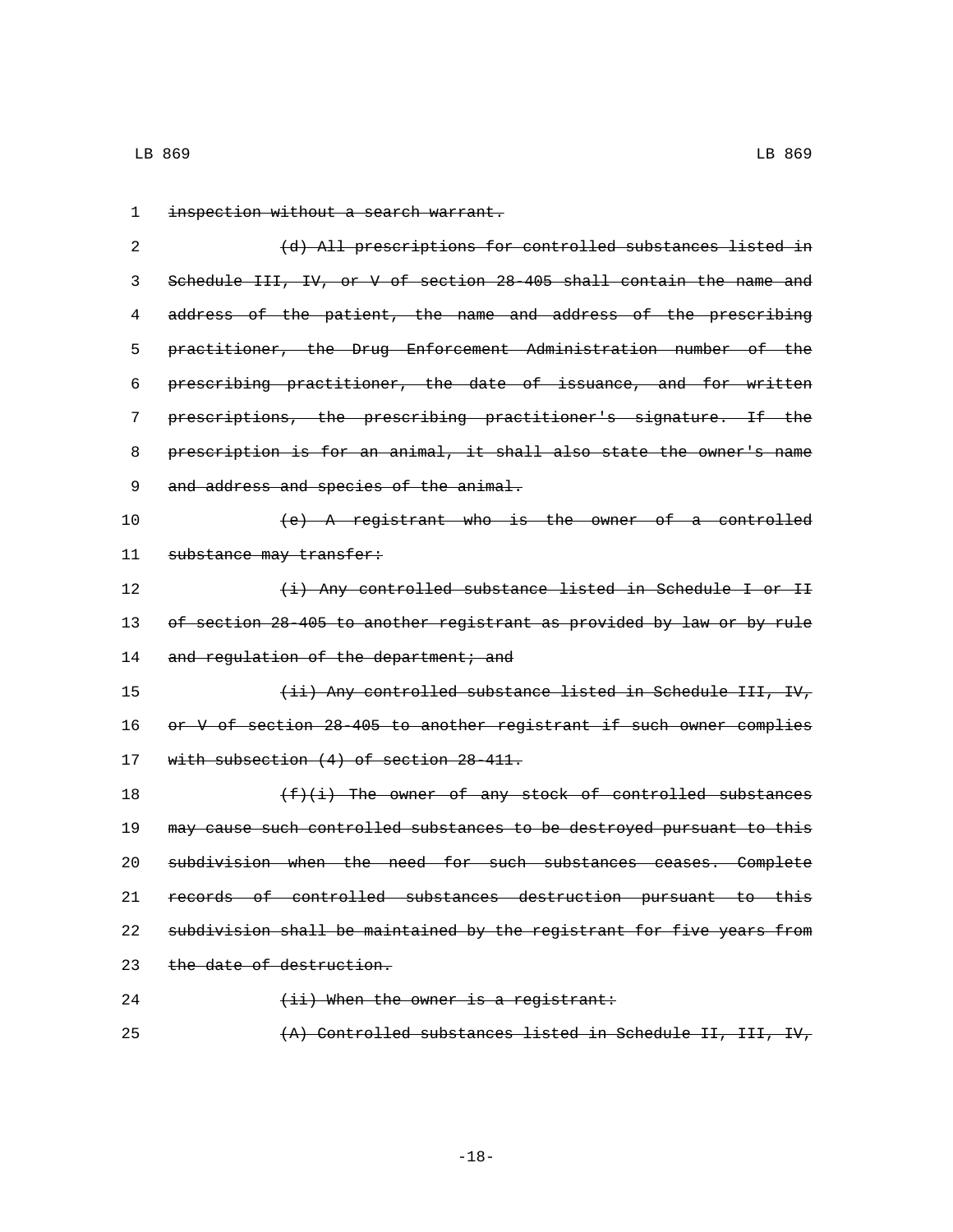1 or V of section 28-405 may be destroyed by a pharmacy inspector, by a reverse distributor, or by the federal Drug Enforcement Administration. Upon destruction, any forms required by the administration to document such destruction shall be completed;

 (B) Liquid controlled substances in opened containers which originally contained fifty milliliters or less or compounded liquid controlled substances within the facility where they were compounded may be destroyed if witnessed by two individuals credentialed under the Uniform Credentialing Act and designated by the facility and recorded in accordance with subsection (4) of 11 section 28-411; or

 (C) Solid controlled substances in opened unit-dose 13 containers or which have been adulterated within a hospital where they were to be administered to patients at such hospital may be destroyed if witnessed by two individuals credentialed under the Uniform Credentialing Act and designated by the hospital and recorded in accordance with subsection (4) of section 28-411.

18 (iii) When the owner is a patient, such owner may 19 transfer the controlled substances to a pharmacy for immediate destruction by two individuals credentialed under the Uniform 21 Credentialing Act and designated by the pharmacy.

 $\{iv\}$  When the owner is a resident of a long-term care facility or hospital, a controlled substance listed in Schedule II, III, IV, or V of section 28-405 shall be destroyed by two individuals credentialed under the Uniform Credentialing Act and designated by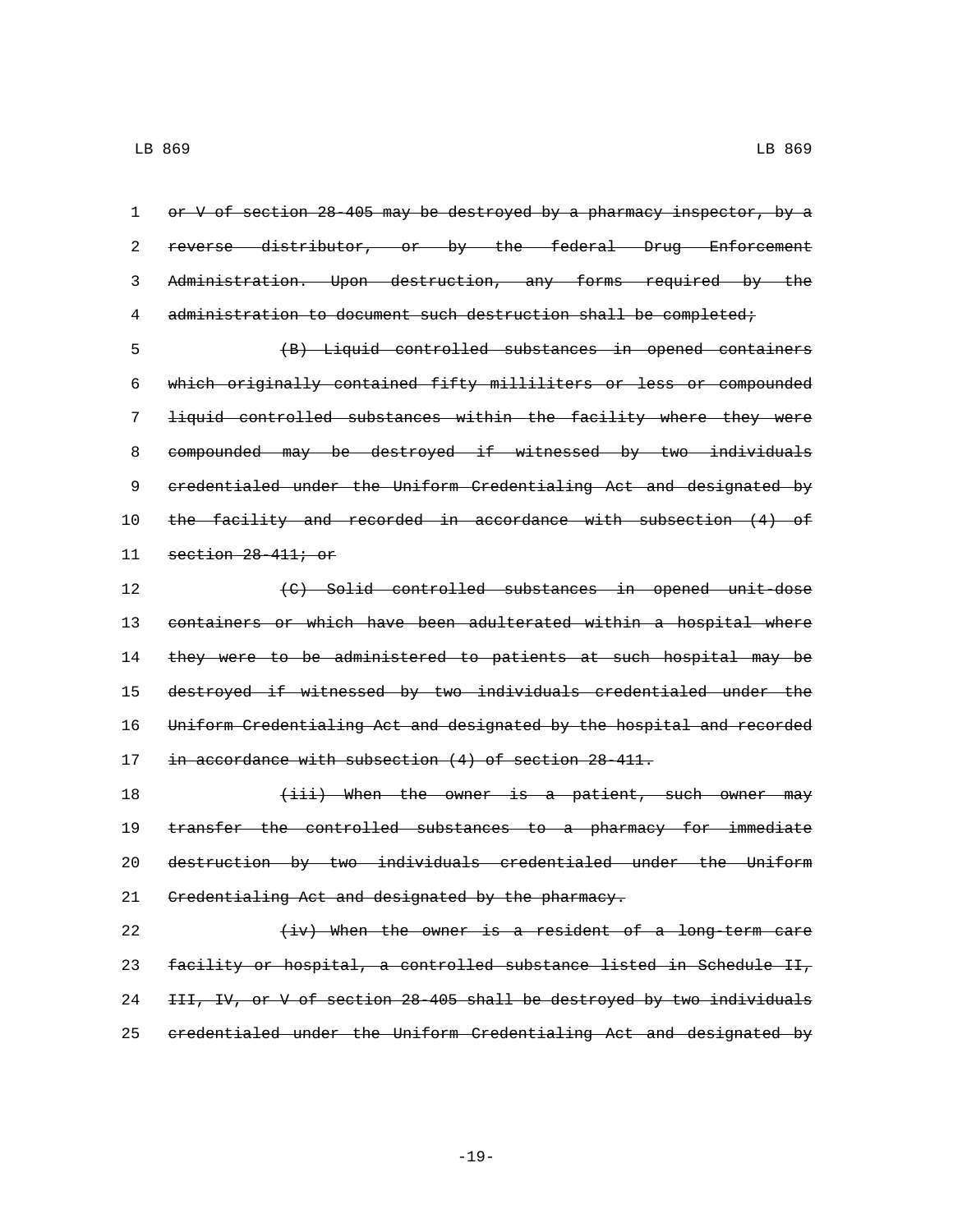- LB 869 LB 869
- 1 the facility or hospital.

2 (g) Before dispensing any controlled substance listed in Schedule II, III, IV, or V of section 28-405, the dispensing practitioner shall affix a label to the container in which the controlled substance is dispensed. Such label shall bear the name and address of the pharmacy or dispensing practitioner, the name of the patient, the date of filling, the consecutive number of the prescription under which it is recorded in the practitioner's 9 prescription records, the name of the prescribing practitioner, and the directions for use of the controlled substance. Unless the prescribing practitioner writes "do not label" or words of similar 12 import on the original written prescription or so designates in an 13 oral prescription, such label shall also bear the name of the 14 controlled substance.

 Sec. 5. (1) Except as otherwise provided in this section 16 or when administered directly by a practitioner to an ultimate user, 17 a controlled substance listed in Schedule III, IV, or V of section 28-405 shall not be dispensed without a written, oral, or electronic medical order. Such medical order is valid for six months after the date of issuance. Original prescription information for any controlled substance listed in Schedule III, IV, or V of section 28-405 may be transferred between pharmacies for purposes of refill 23 dispensing pursuant to section 38-2871. (2) A prescription for controlled substances listed in

25 Schedule III, IV, or V of section 28-405 must contain the following

 $-20-$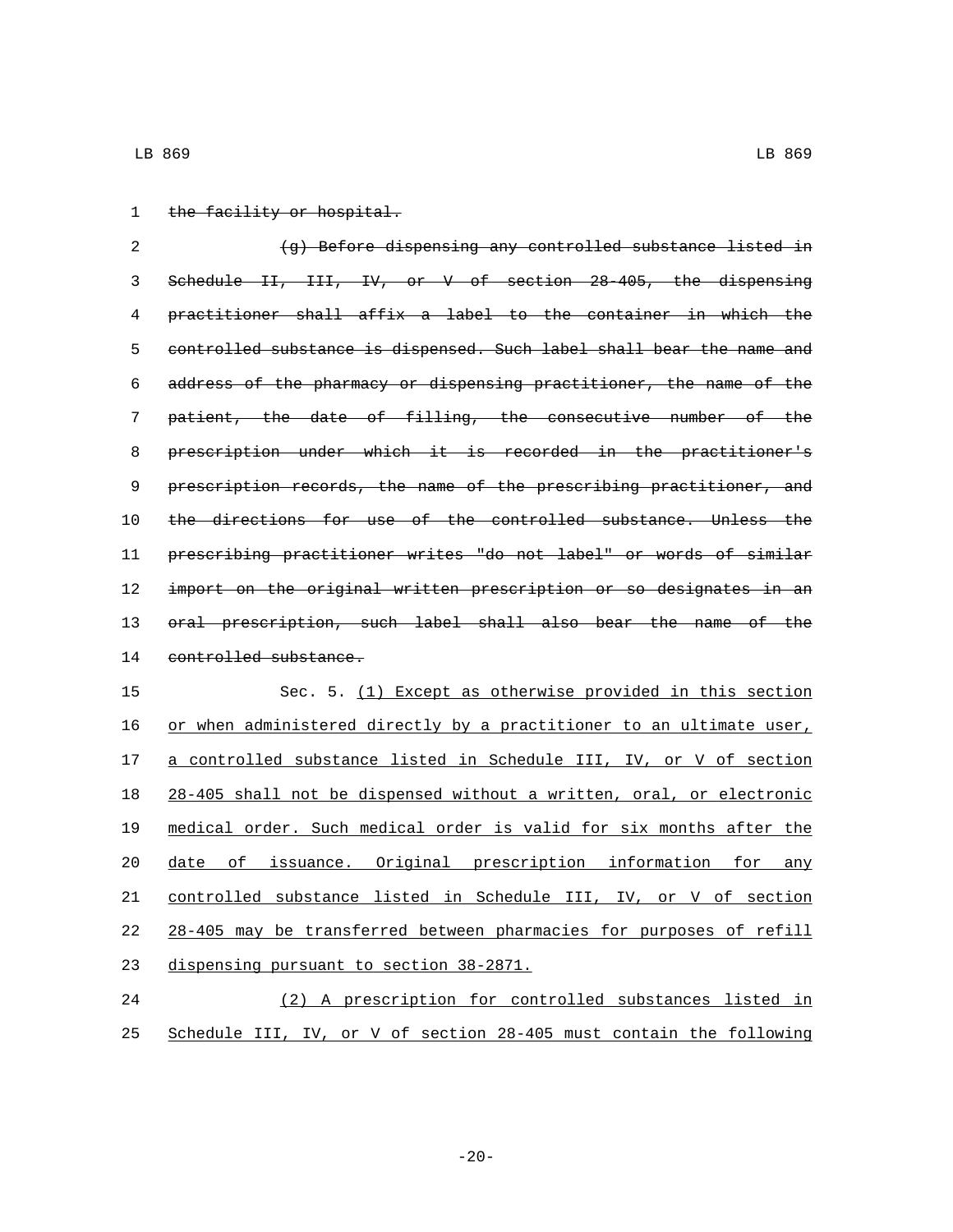| $\mathbf{1}$ | information prior to being filled by a pharmacist or dispensing       |
|--------------|-----------------------------------------------------------------------|
| 2            | practitioner: (a) Patient's name and address, (b) name of the drug,   |
| 3            | device, or biological, (c) strength of the drug or biological, (d)    |
| 4            | dosage form of the drug or biological, if applicable, (e) quantity of |
| 5            | the drug, device, or biological prescribed, (f) directions for use,   |
| 6            | (g) date of issuance, (h) number of refills, not to exceed five       |
| 7            | refills within six months after the date of issuance, (i) prescribing |
| 8            | practitioner's name and address, and (j) Drug Enforcement             |
| 9            | Administration number of the prescribing practitioner. If the         |
| 10           | prescription is a written paper prescription, the paper prescription  |
| 11           | must contain the prescribing practitioner's manual signature. If the  |
| 12           | prescription is an electronic prescription, the electronic            |
| 13           | prescription must contain all of the elements in subdivisions (a)     |
| 14           | through (j) of this subsection, must be digitally signed, and must be |
| 15           | transmitted to and received by the pharmacy electronically to meet    |
| 16           | all of the requirements of 21 C.F.R. 1311, as the regulation existed  |
| 17           | January 1, 2014, pertaining to electronic prescribing of<br>on        |
| 18           | controlled substances.                                                |
| 19           | (3) A controlled substance listed in Schedule III, IV, or             |
| 20           | V of section 28-405 may be dispensed pursuant to a facsimile of a     |
| $21\,$       | written, signed paper prescription. The facsimile of a written,       |
| 22           | signed paper prescription shall serve as the original written         |
| 23           | prescription for purposes of this subsection and shall be maintained  |
| 24           | in accordance with subsection (2) of section 7 of this act.           |

(4) A prescription for a controlled substance listed in

-21-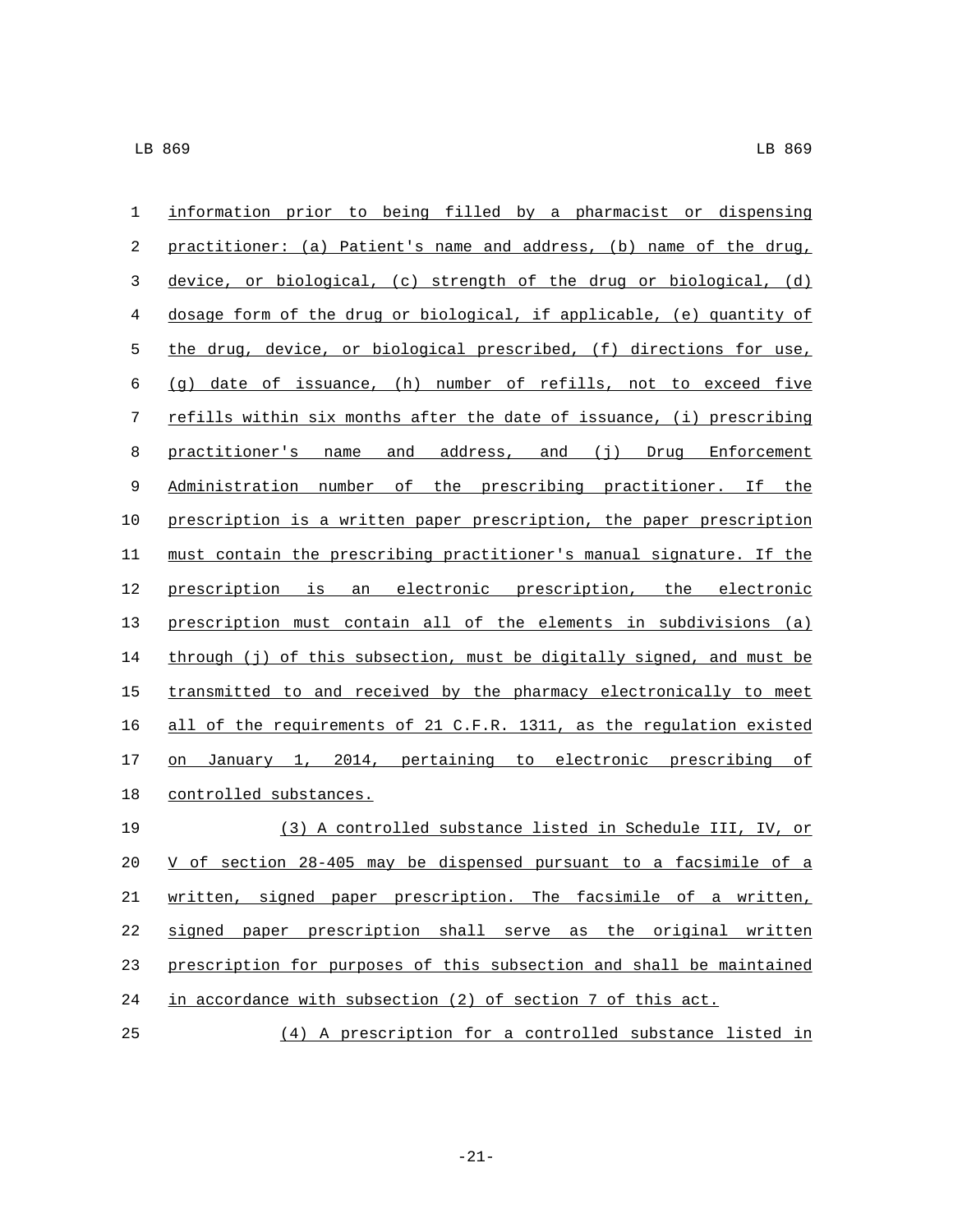| 1  | Schedule III, IV, or V of section 28-405 may be partially filled if   |
|----|-----------------------------------------------------------------------|
| 2  | (a) each partial filling is recorded in the same manner as a          |
| 3  | refilling, (b) the total quantity dispensed in all partial fillings   |
| 4  | does not exceed the total quantity prescribed, and (c) each partial   |
| 5  | filling is dispensed within six months after the prescription was     |
| 6  | issued.                                                               |
| 7  | Sec. 6. (1) If a prescription is created, signed,                     |
| 8  | transmitted, and received electronically, all records related to that |
| 9  | prescription must be retained electronically.                         |
| 10 | (2) Electronic records must be maintained electronically              |
| 11 | for five years after the date of their creation or receipt.           |
| 12 | (3) Records regarding controlled substances must be                   |
| 13 | readily retrievable from all other records. Electronic records must   |
| 14 | be easily readable or easily rendered into a format that a person can |
| 15 | read.                                                                 |
| 16 | (4) Records of electronic prescriptions for controlled                |
| 17 | substances shall be maintained in an application that meets the       |
| 18 | requirements of 21 C.F.R. 1311, as the regulation existed on January  |
| 19 | 1, 2014. The computers on which the records are maintained may be     |
| 20 | located at another location, but the records must be readily          |
| 21 | retrievable at the registered location if requested by an agent of    |
| 22 | the administration or other law enforcement agent. The electronic     |
| 23 | application must be capable of printing out or transferring the       |
| 24 | records in a format that is readily understandable to an agent of the |
| 25 | administration or other law enforcement agent at the registered       |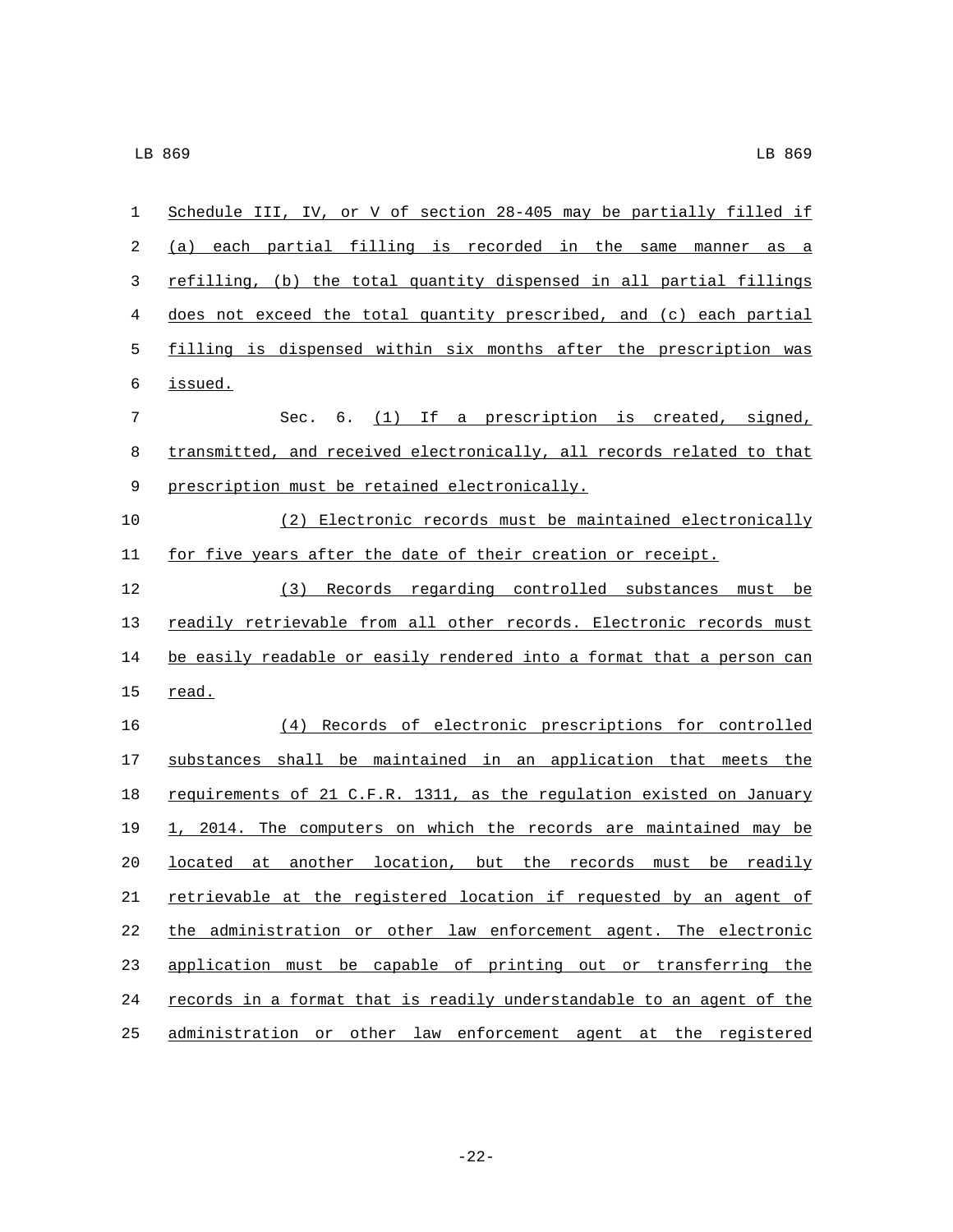1 location.

 Sec. 7. (1) Paper prescriptions for all controlled substances listed in Schedule II of section 28-405 shall be kept in a separate file by the dispensing practitioner and shall be maintained for a minimum of five years. The practitioner shall make all such files readily available to the department and law enforcement for 7 inspection without a search warrant. (2) Prescriptions for all controlled substances listed in Schedule III, IV, or V of section 28-405 shall be maintained either separately from other prescriptions or in a form in which the information required is readily retrievable from ordinary business 12 records of the dispensing practitioner and shall be maintained for a minimum of five years. The practitioner shall make all such records 14 readily available to the department and law enforcement for 15 inspection without a search warrant.

 (3) Before dispensing any controlled substance listed in Schedule II, III, IV, or V of section 28-405, the dispensing practitioner shall affix a label to the container in which the controlled substance is dispensed. Such label shall bear the name and address of the pharmacy or dispensing practitioner, the name of the patient, the date of filling, the serial number of the prescription under which it is recorded in the practitioner's prescription records, the name of the prescribing practitioner, and the directions for use of the controlled substance. Unless the prescribing practitioner writes "do not label" or words of similar import on the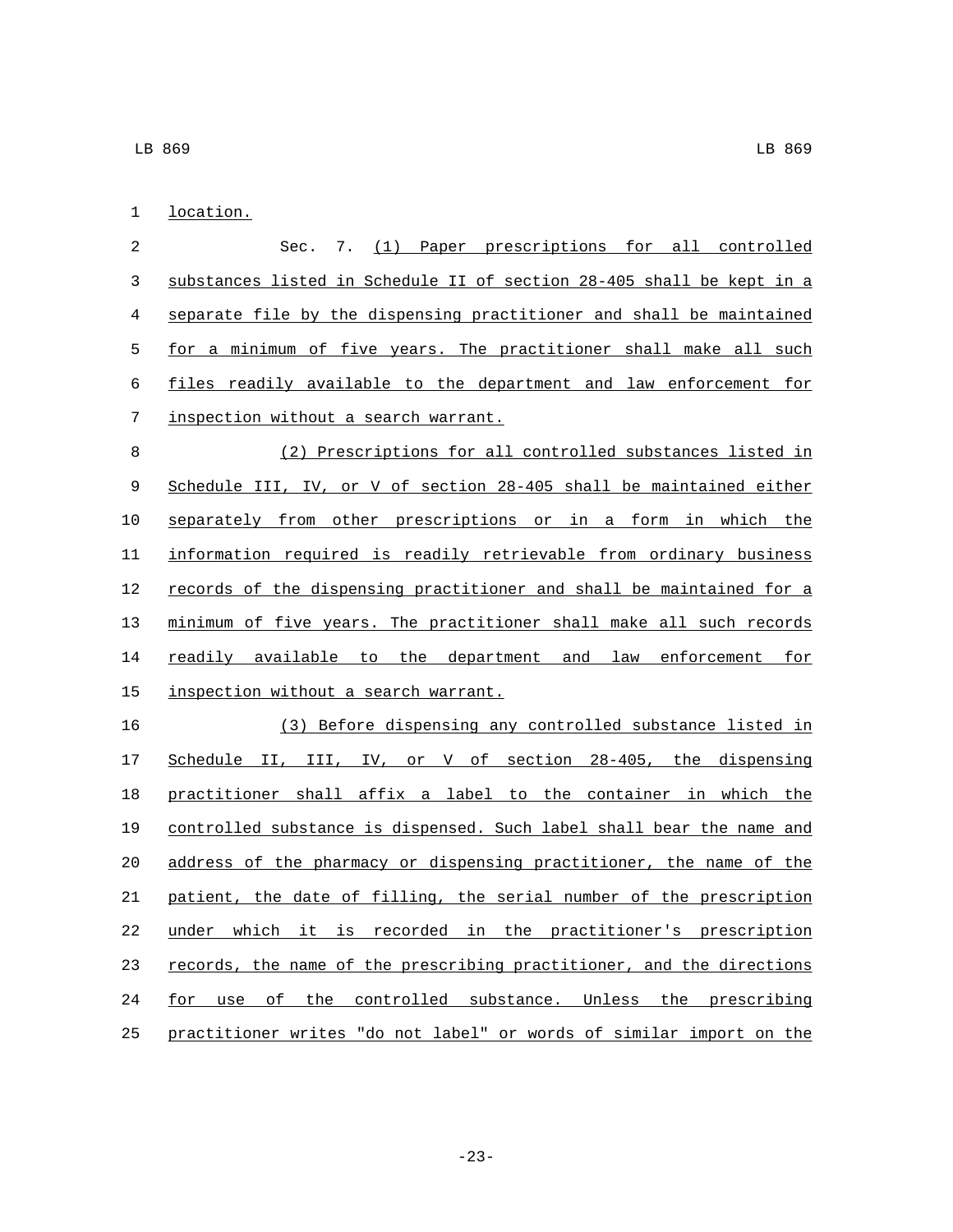| 1  | original paper prescription or so designates in an electronic         |
|----|-----------------------------------------------------------------------|
| 2  | prescription or an oral prescription, such label shall also bear the  |
| 3  | name of the controlled substance.                                     |
| 4  | Sec. 8. A registrant who is the owner of a controlled                 |
| 5  | substance may transfer:                                               |
| 6  | (1) Any controlled substance listed in Schedule I or II               |
| 7  | of section 28-405 to another registrant as provided by law or by rule |
| 8  | and regulation of the department; and                                 |
| 9  | (2) Any controlled substance listed in Schedule III, IV,              |
| 10 | or V of section 28-405 to another registrant if such owner complies   |
| 11 | with subsection (4) of section 28-411.                                |
| 12 | Sec. 9. (1) The owner of any stock of controlled                      |
| 13 | substances may cause such controlled substances to be destroyed       |
| 14 | pursuant to this section when the need for such substances ceases.    |
| 15 | Complete records of the destruction of controlled substances pursuant |
| 16 | to this section shall be maintained by the registrant for five years  |
| 17 | after the date of destruction.                                        |
| 18 | (2) If the owner is a registrant:                                     |
| 19 | (a) Controlled substances listed in Schedule II, III, IV,             |
| 20 | or V of section 28-405 may be destroyed by a pharmacy inspector, by a |
| 21 | reverse distributor, or by the administration. Upon destruction, any  |
| 22 | forms required by the administration to document such destruction     |
| 23 | shall be completed;                                                   |
| 24 | (b) Liquid controlled substances in opened containers                 |
| 25 | which originally contained fifty milliliters or less or compounded    |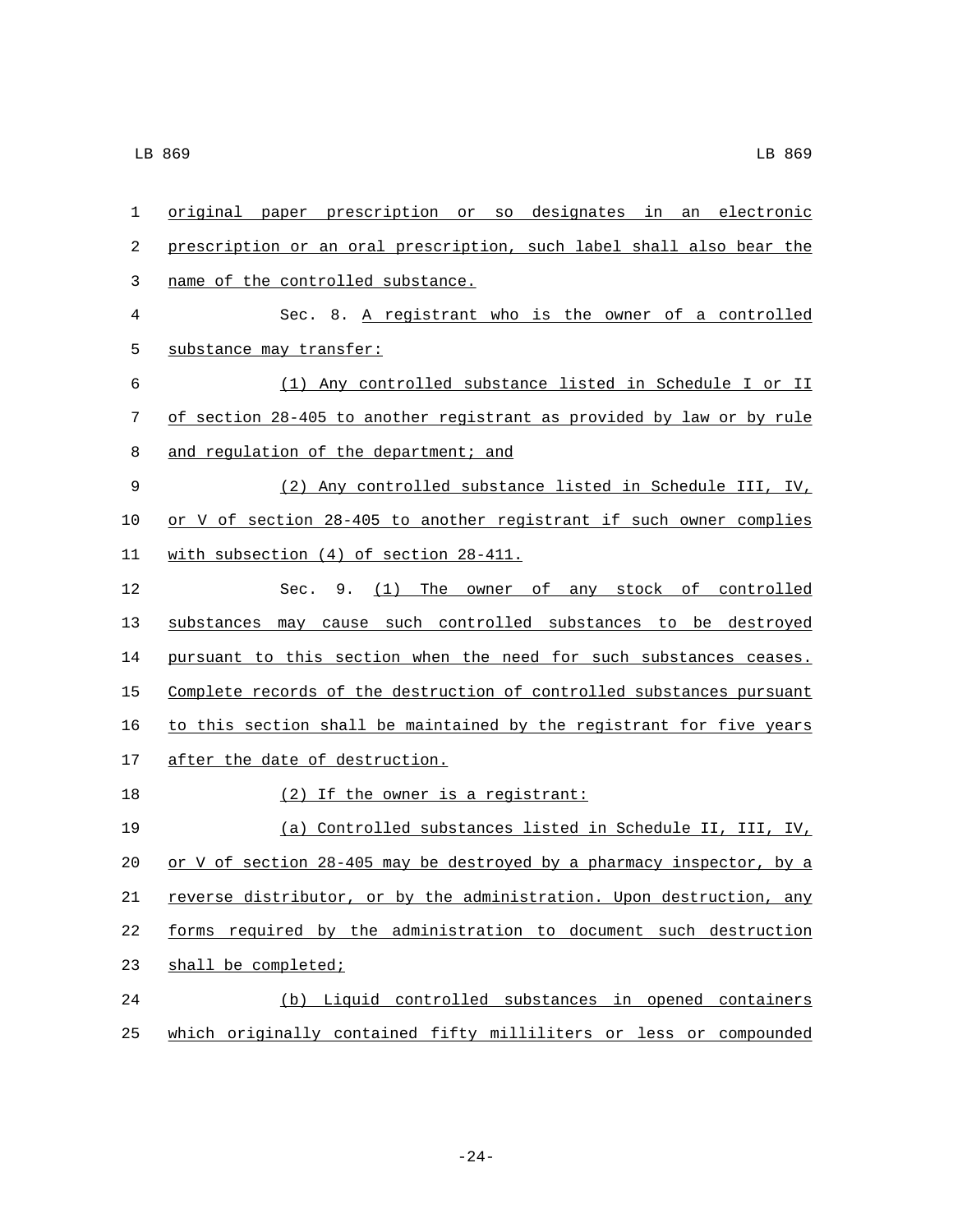| 1  | liquid controlled substances within the facility where they were      |
|----|-----------------------------------------------------------------------|
| 2  | compounded may be destroyed if witnessed by two individuals           |
| 3  | credentialed under the Uniform Credentialing Act and designated by    |
| 4  | the facility and recorded in accordance with subsection (4) of        |
| 5  | section 28-411; or                                                    |
| 6  | (c) Solid controlled substances in opened unit-dose                   |
| 7  | containers or which have been adulterated within a hospital where     |
| 8  | they were to be administered to patients in such hospital may be      |
| 9  | destroyed if witnessed by two individuals credentialed under the      |
| 10 | Uniform Credentialing Act and designated by the hospital and recorded |
| 11 | in accordance with subsection (4) of section 28-411.                  |
| 12 | (3) If the owner is a patient, such owner may utilize a               |
| 13 | medication take-back program or other lawfully recognized disposal    |
| 14 | program to dispose of his or her controlled substances obtained by    |
| 15 | prescription.                                                         |
| 16 | (4) If the owner is a resident of a long-term care                    |
| 17 | facility or hospital, a controlled substance listed in Schedule II,   |
| 18 | III, IV, or V of section 28-405 shall be destroyed by two individuals |
| 19 | credentialed under the Uniform Credentialing Act and designated by    |
| 20 | the facility or hospital.                                             |
| 21 | Sec. 10. Section 28-1438.01, Reissue Revised Statutes of              |
| 22 | Nebraska, is amended to read:                                         |
| 23 | 28-1438.01 (1) Any practitioner who gives information to              |
| 24 | a law enforcement officer or professional board appointed pursuant to |
| 25 | the Uniform Credentialing Act shall not be subject to any civil,      |

-25-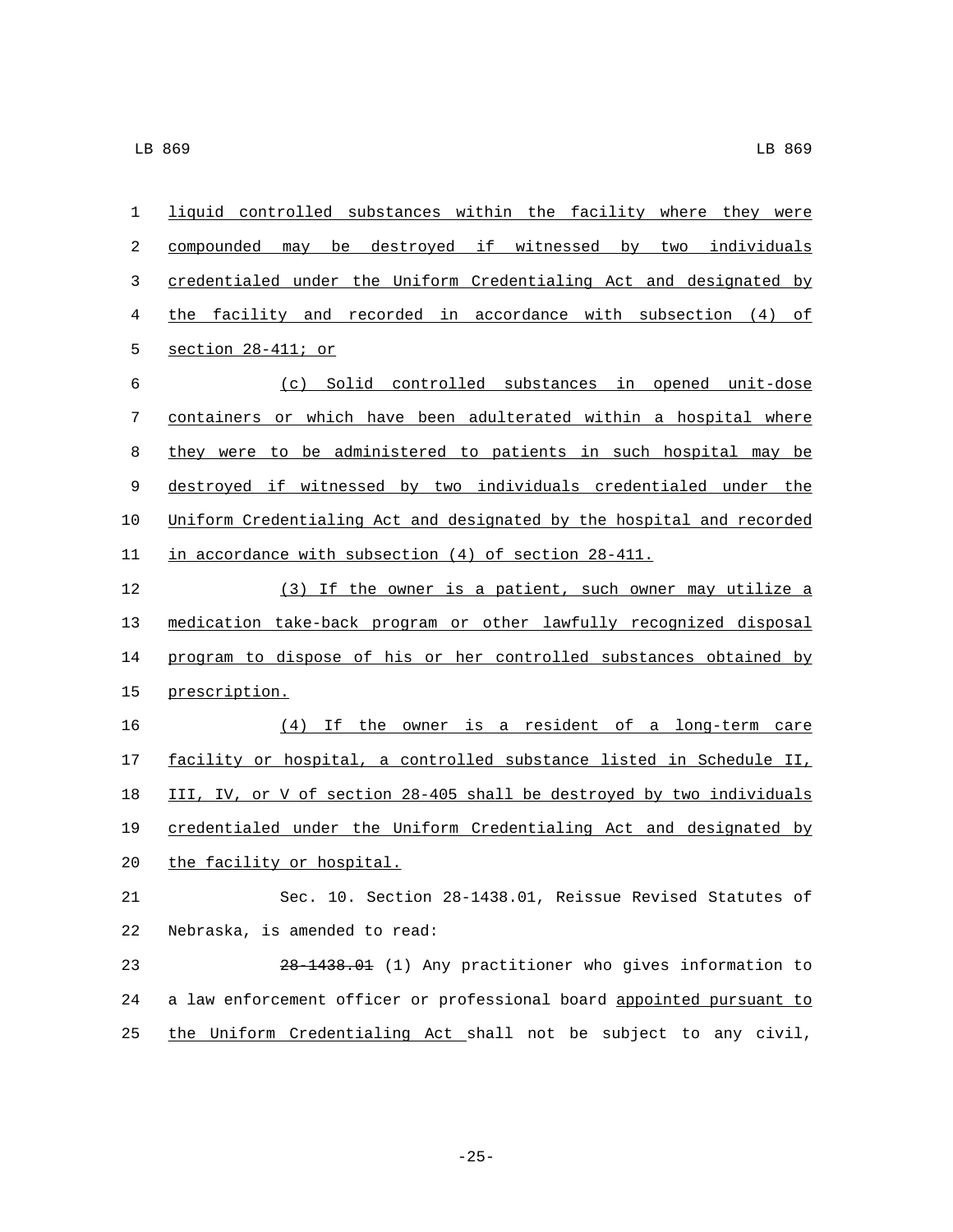criminal, or administrative liability or penalty for giving such 2 information.

 (2) As used in this section, unless the context otherwise 4 requires:

 (a) Information shall mean means information regarding unlawfully obtaining or attempting to obtain from a practitioner (i) a controlled substance, (ii) a written or oral prescription for a controlled substance, or (iii) the administration of a controlled 9 substance; and

10 (b) Law enforcement officer shall have has the definition 11 found in section  $81-1401$ .  $\div$  and

12 (c) Practitioner shall have the definition found in 13 section 28-401.

 Sec. 11. Section 28-1439, Reissue Revised Statutes of 15 Nebraska, is amended to read:

 28-1439 Whenever matter is submitted to the criminalistics laboratory of the Nebraska State Patrol for chemical analysis to determine if the matter is, or contains, a controlled substance, the report of that analysis shall be admissible in any preliminary hearing in any court in Nebraska as prima facie evidence of the identity, nature, and quantity of the matter analyzed. Nothing in this section is intended to require the use of a laboratory report in a preliminary hearing or to prohibit the use of other evidence, including circumstantial evidence, in the preliminary hearing to establish the identity, nature, and quantity of a controlled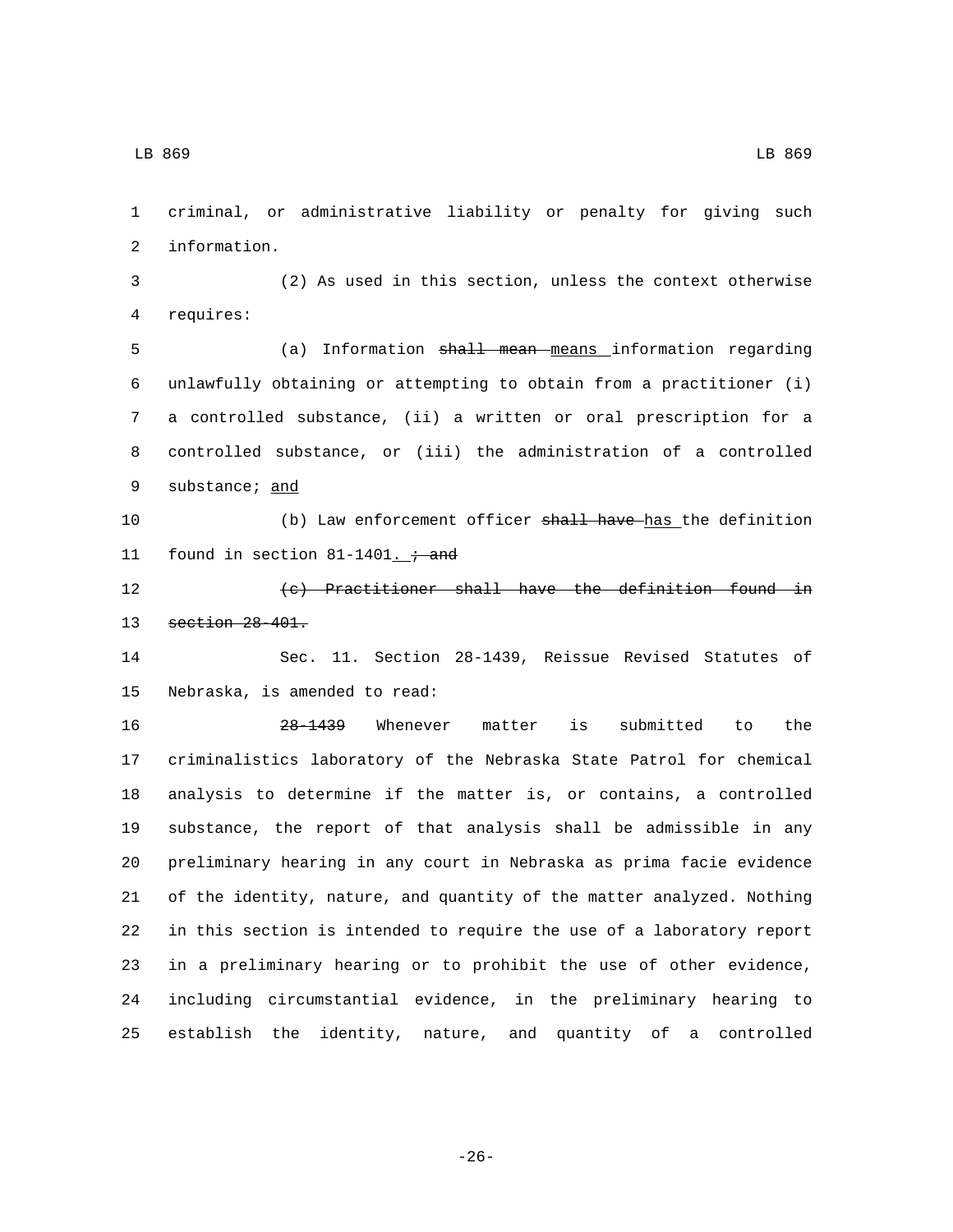1 substance.

 Sec. 12. Section 28-415, Reissue Revised Statutes of 3 Nebraska, is amended to read:

 28-415 (1) A manufacturer, distributor, or packager who sells or dispenses a narcotic drug or a wholesaler who sells or dispenses a narcotic drug in a package prepared by him or her shall securely affix a label to each package in which such drug is contained showing in legible English the name and address of the vendor and the quantity, kind, and form of narcotic drug contained therein. No person, except a pharmacy for the purpose of filling a medical order under the Uniform Controlled Substances Act, shall 12 alter, deface, or remove any label so affixed.

 (2) A pharmacy that sells or dispenses any narcotic drug on a prescription issued by a practitioner shall affix a label to the container in which such drug is sold or dispensed pursuant to subdivision (3)(g) of section 28-414. subsection (3) of section 7 of 17 this act. No person shall alter, deface, or remove any label so 18 affixed.

 Sec. 13. Section 28-418, Reissue Revised Statutes of 20 Nebraska, is amended to read:

 28-418 (1) It shall be unlawful for any person knowingly 22 or intentionally:

 (a) Who is a registrant to distribute a controlled substance classified in Schedule I or II of section 28-405 in the 25 course of his or her legitimate business except pursuant to an order

LB 869 LB 869

-27-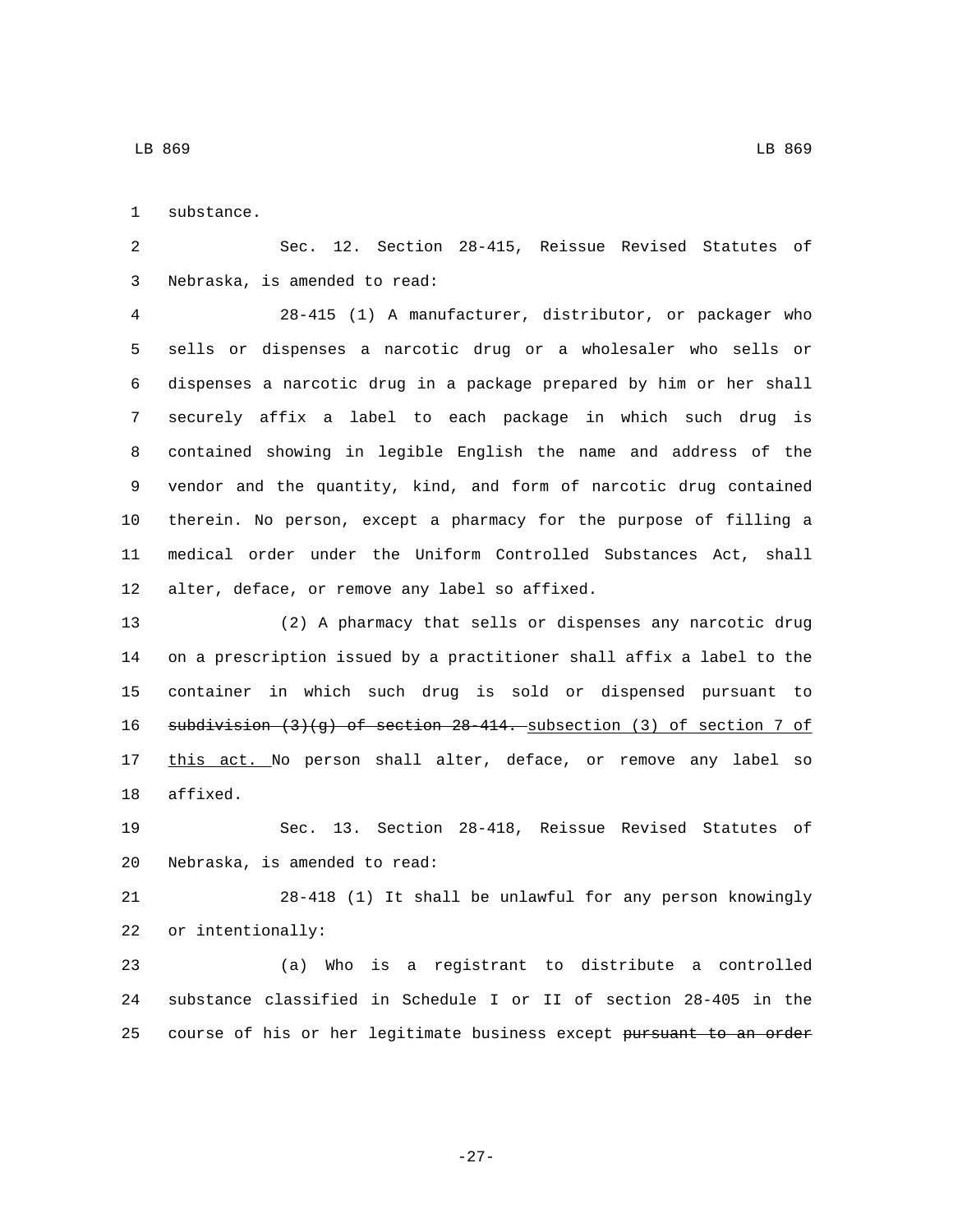1 form as required by in compliance with section 28-413;

 (b) To use in the course of the manufacture or distribution of a controlled substance a registration number which is fictitious, revoked, suspended, or issued to another person;

 (c) To acquire or obtain or to attempt to acquire or obtain possession of a controlled substance by theft, misrepresentation, fraud, forgery, deception, or subterfuge;

 (d) To furnish false or fraudulent material information in or omit any material information from any application, report, or other document required to be kept or filed under the Uniform Controlled Substances Act or any record required to be kept by the 12 act;

 (e) To make, distribute, or possess any punch, die, plate, stone, or other thing designed to print, imprint, or reproduce the trademark, trade name, or other identifying mark, imprint, or device of another or any likeness of any of the foregoing upon any drug or container or labeling thereof so as to render such drug a 18 counterfeit controlled substance;

 (f) Who is subject to sections 28-406 to 28-414 and sections 5 to 9 of this act to distribute or dispense a controlled substance in violation of section 28-414 and sections 5 to 9 of this  $act$ 

 (g) Who is a registrant to manufacture a controlled substance not authorized by his or her registration or to distribute or dispense a controlled substance not authorized by his or her

-28-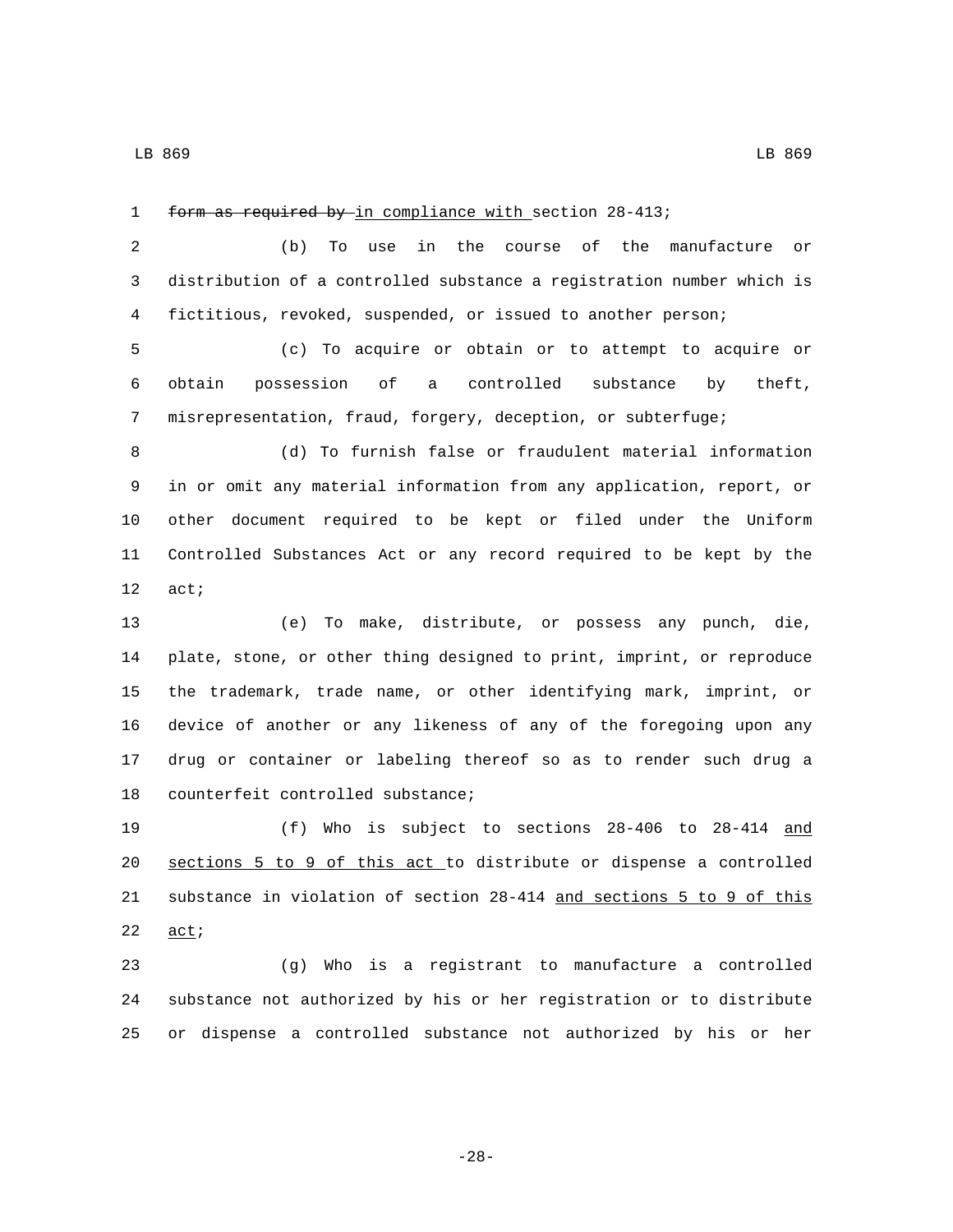LB 869 LB 869

registration to another registrant or authorized person;

 (h) To possess a false or forged medical order for a controlled substance issued by a practitioner authorized to prescribe, except that this subdivision shall not apply to law enforcement officials, practitioners, or attorneys in the performance of their official lawful duties; or6

 (i) To communicate information to a practitioner in an effort to unlawfully procure a controlled substance, the administration of a controlled substance, or a medical order for a controlled substance issued by a practitioner authorized to 11 prescribe.

 (2) Any person who violates this section shall be guilty 13 of a Class IV felony.

 Sec. 14. Section 28-1437, Reissue Revised Statutes of 15 Nebraska, is amended to read:

 28-1437 (1) It shall be unlawful for any person knowingly or intentionally to possess or to acquire or obtain or to attempt to acquire or obtain by means of misrepresentation, fraud, forgery, deception, or subterfuge possession of any drug substance not classified as a controlled substance under the Uniform Controlled Substances Act, but which can only be lawfully distributed, under 22 federal statutes in effect on April 16, 1996, January 1, 2014, upon the written or oral order of a practitioner authorized to prescribe 24 such substances.

(2) Such substances as referred to in subsection (1) of

-29-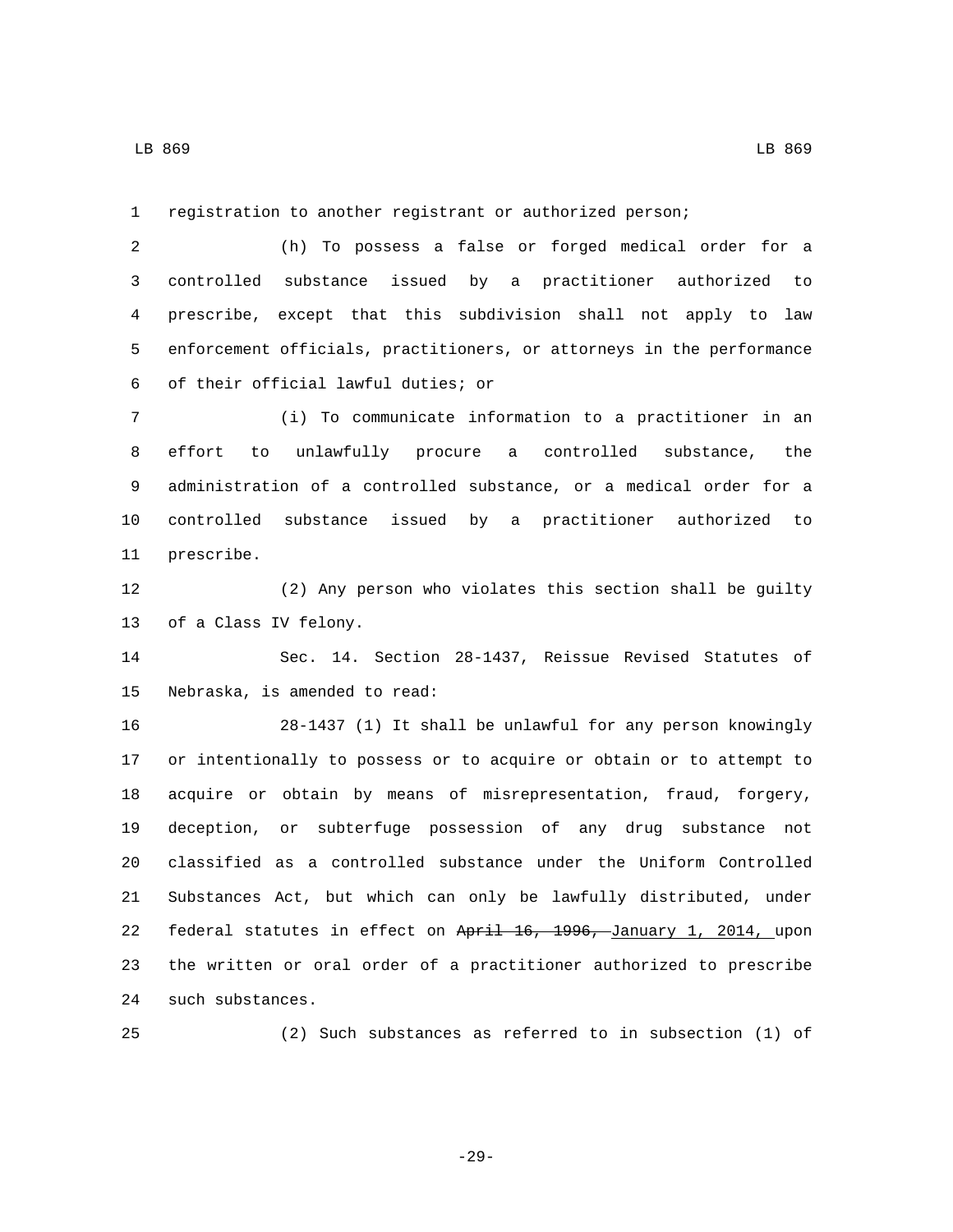LB 869 LB 869

 this section shall be known as legend drug substances, which shall be defined as including all drug substances not classified as controlled substances under the Uniform Controlled Substances Act, but which require a written or oral prescription from a practitioner authorized to prescribe such substances and which may only be lawfully dispensed by a duly licensed pharmacist, in accordance with the provisions of the Federal Food, Drug, and Cosmetic Act, 21 U.S.C. 301 to 392, in 8 effect on April 16, 1996. January 1, 2014.

 (3) A prescription for a legend drug may be transmitted by the practitioner or the practitioner's agent to a pharmacy by facsimile or electronic transmission. Except as otherwise provided in section 28-414 and sections 5 to 9 of this act for prescriptions for Schedule II, III, IV, or V controlled substances, the facsimile or electronic transmission shall serve as the original prescription for 15 purposes of this subsection. section.

 Sec. 15. Section 38-2870, Reissue Revised Statutes of 17 Nebraska, is amended to read:

 38-2870 (1) All medical orders shall be valid for the period stated in the medical order, except that (a) if the medical order is for a controlled substance listed in section 28-405, such period shall not exceed six months from the date of issuance at which time the medical order shall expire and (b) if the medical order is for a drug or device which is not a controlled substance listed in section 28-405 or is an order issued by a practitioner for pharmaceutical care, such period shall not exceed twelve months from

-30-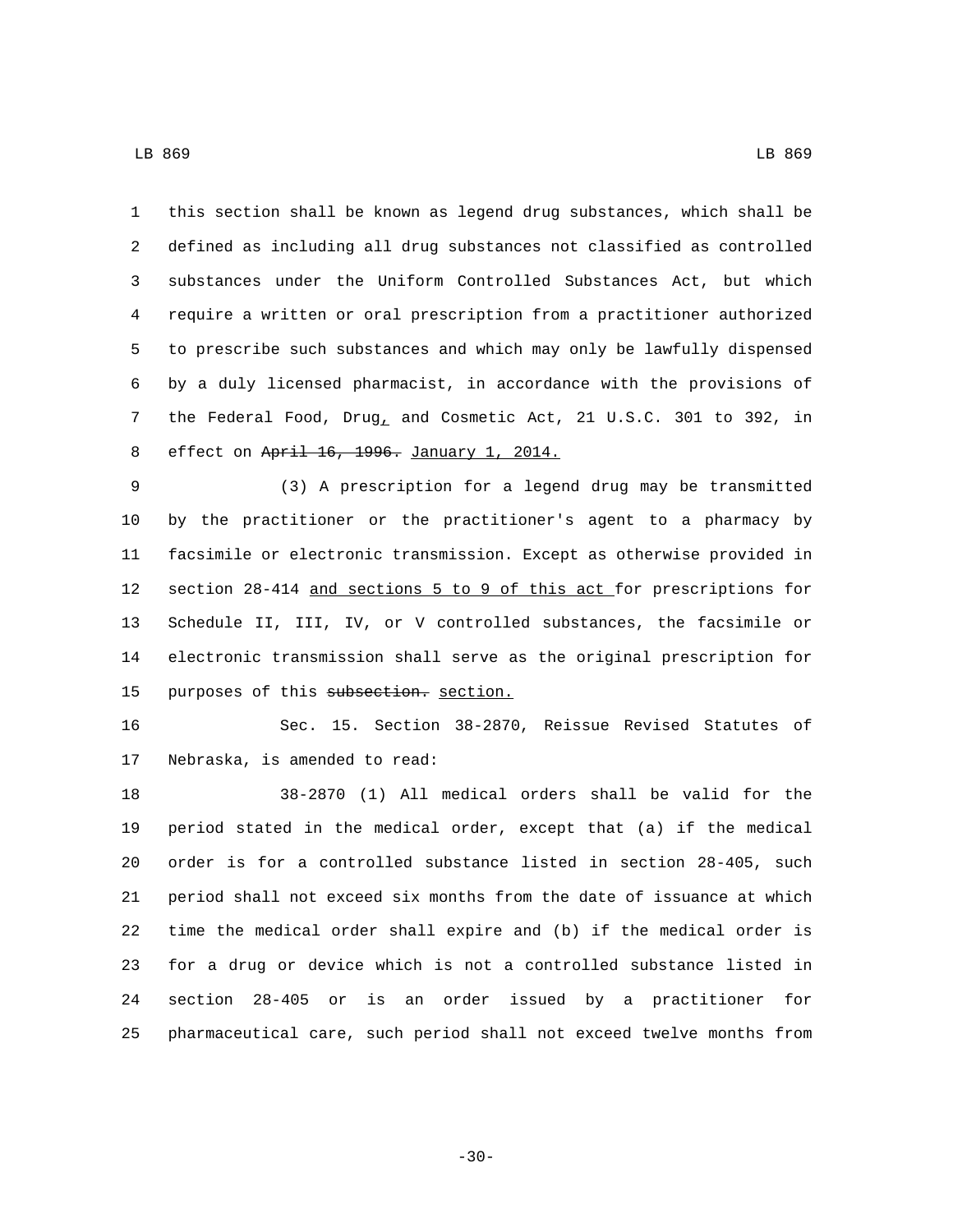the date of issuance at which time the medical order shall expire.

 (2) Prescription drugs or devices may only be dispensed by a pharmacist or pharmacist intern pursuant to a medical order, by an individual dispensing pursuant to a delegated dispensing permit, or as otherwise provided in section 38-2850. Notwithstanding any other provision of law to the contrary, a pharmacist or a pharmacist intern may dispense drugs or devices pursuant to a medical order or an individual dispensing pursuant to a delegated dispensing permit may dispense drugs or devices pursuant to a medical order. The Pharmacy Practice Act shall not be construed to require any pharmacist or pharmacist intern to dispense any drug or device pursuant to any medical order. A pharmacist or pharmacist intern shall retain the professional right to refuse to dispense.

 (3) Except as otherwise provided in section 28-414 and sections 5 to 9 of this act, a practitioner or the practitioner's agent may transmit a medical order to a pharmacist or pharmacist intern by the following means: (a) In writing, (b) orally, (c) by facsimile or electronic transmission of a medical order signed by the practitioner, or (d) by facsimile or electronic transmission of a medical order which is not signed by the practitioner. Such order shall be treated the same as an oral medical order.

 (4) Except as otherwise provided in section 28-414 and sections 5 to 9 of this act, any medical order transmitted by facsimile or electronic transmission shall (a) be transmitted by the practitioner or the practitioner's agent directly to a pharmacist or

-31-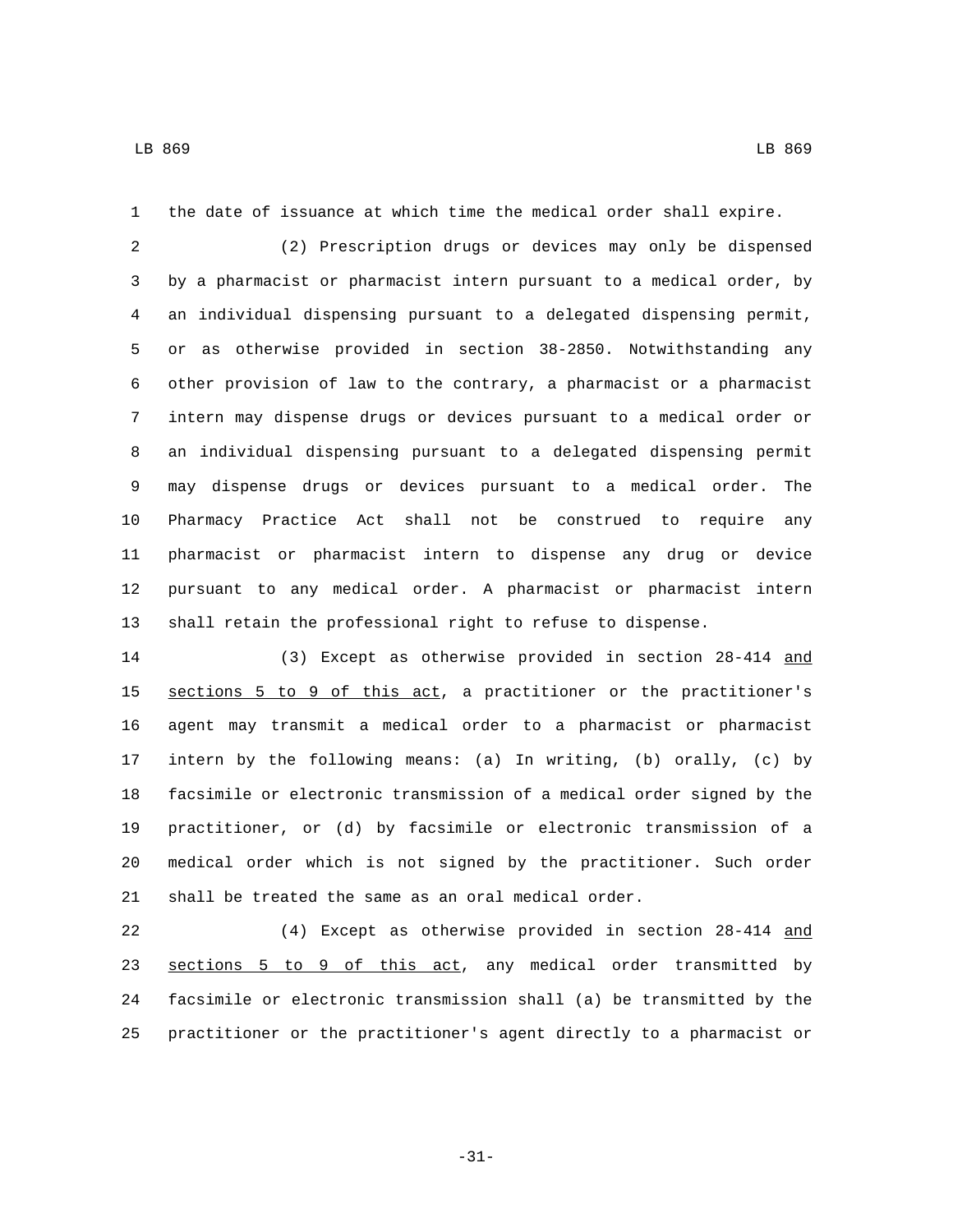pharmacist intern in a licensed pharmacy of the patient's choice. No intervening person shall be permitted access to the medical order to alter such order or the licensed pharmacy chosen by the patient. Such medical order may be transmitted through a third-party intermediary who shall facilitate the transmission of the order from the practitioner or practitioner's agent to the pharmacy, (b) identify the transmitter's telephone number or other suitable information necessary to contact the transmitter for written or oral confirmation, the time and date of the transmission, the identity of the pharmacy intended to receive the transmission, and other information as required by law, and (c) serve as the original medical order if all other requirements of this subsection are satisfied. Medical orders transmitted by electronic transmission shall be signed by the practitioner either with an electronic signature or a digital 15 signature.

 (5) The pharmacist shall exercise professional judgment regarding the accuracy, validity, and authenticity of any medical order transmitted by facsimile or electronic transmission.

 Sec. 16. Section 71-2417, Reissue Revised Statutes of 20 Nebraska, is amended to read:

 71-2417 Any emergency box containing a controlled substance listed in section 28-405 and maintained at a long-term care 23 facility shall be exempt from the provisions of subdivision  $(3)(g)$  of section 28-414. subsection (3) of section 7 of this act.

Sec. 17. Original sections 28-413, 28-415, 28-418,

-32-